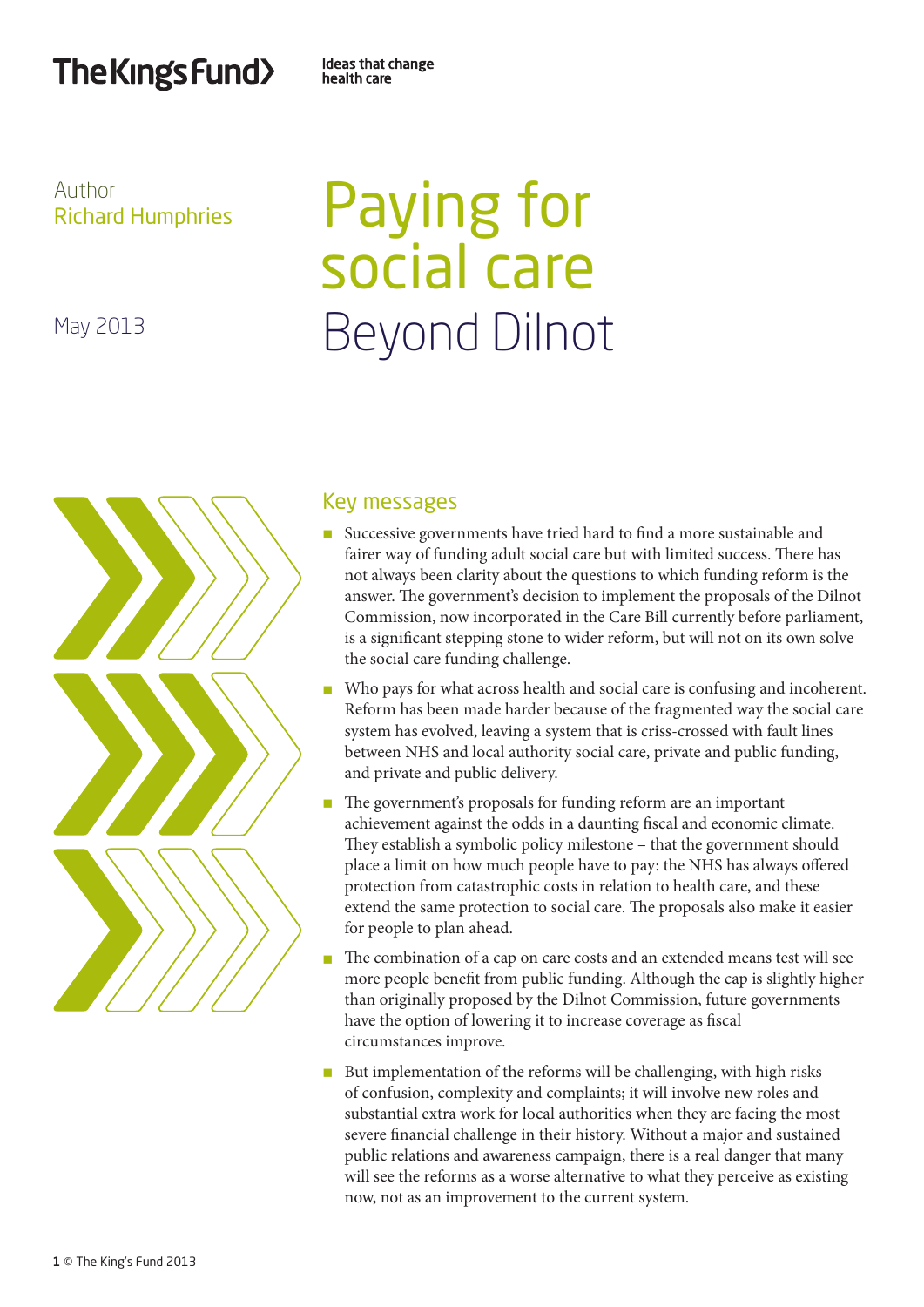- $\blacksquare$  In the meantime, local authority spending is continuing to fall and fewer people are getting help despite demographic trends. There are growing concerns about rising levels of unmet need, the impact on carers – exacerbated by the welfare reform changes – and the cumulative pressures these will place on the NHS.
- n Attention should now focus on the aspects of care funding that were excluded from the Dilnot Commission's terms of reference and so are not addressed in the government's proposals. The central challenge is to assess the total quantity of resources needed to ensure that people have access to the right level of support, currently limited in most places to people with substantial or critical needs. For many people it is eligibility for help, not protection from costs, that is the primary issue. This is especially the case for adults of working age with care and support needs arising from disability and chronic health conditions.
- Building on the Dilnot framework, there are four key priorities for attention that could form the basis of a roadmap for social care reform.
	- n The government and local authorities should ensure that robust and detailed preparation and planning arrangements are in place for implementing the Dilnot proposals, thus establishing a new framework for planning and cost-sharing.
	- Rather than raiding the NHS budget to bail out social care 'robbing Peter to pay Paul' - the 2015/16 Spending Review should be used to move towards a single strategic budget settlement for the NHS and adult social care and closer alignment of local authority and clinical commissioning group (CCG) budgets around individual needs.
	- $\blacksquare$  Health and wellbeing boards should play a key leadership role in ensuring that care reform is part of a wider transformation of local health and care services, alongside public health strategies to promote wellbeing and reduce future demand for health and care services.
	- $\blacksquare$  There needs to be fresh debate about the options for funding the quantity and quality of care we will demand in the future and about ways of overcoming the dividing lines between how health care and social care are paid for. With this in mind, The King's Fund will shortly announce a fundamental review of the way that health and social care entitlements, benefits and funding are organised.

# Introduction and background

The government's recent announcement to introduce a new funding model for adult social care, based on the recommendations of the Dilnot Commission, is the latest development in the long history of many attempts to review the way in which social care is funded and how the costs of these services are shared between the individual and the state.

But while the government's announcement has generally been welcomed by charities, local government and care providers as a step forward, there is general agreement that the number of people who will be helped by the new arrangements is limited and the pressures on the existing system are growing. There are four major reasons why the Dilnot reforms should therefore be seen as a staging post, not the final destination.

n The government's reforms will not be introduced until 2016; meanwhile, pressures on the current system are growing, as our recent quarterly monitoring report has shown (Appleby *et al* 2013). Local authority spending on social care has fallen for four years in succession, and fewer people are using publicly funded care than ever before (Local Government Association (LGA) 2013). With 87 per cent of local authorities setting their eligibility criteria at substantial or higher, it has become much harder for people to access care, especially if they have moderate needs. The human costs of a creaking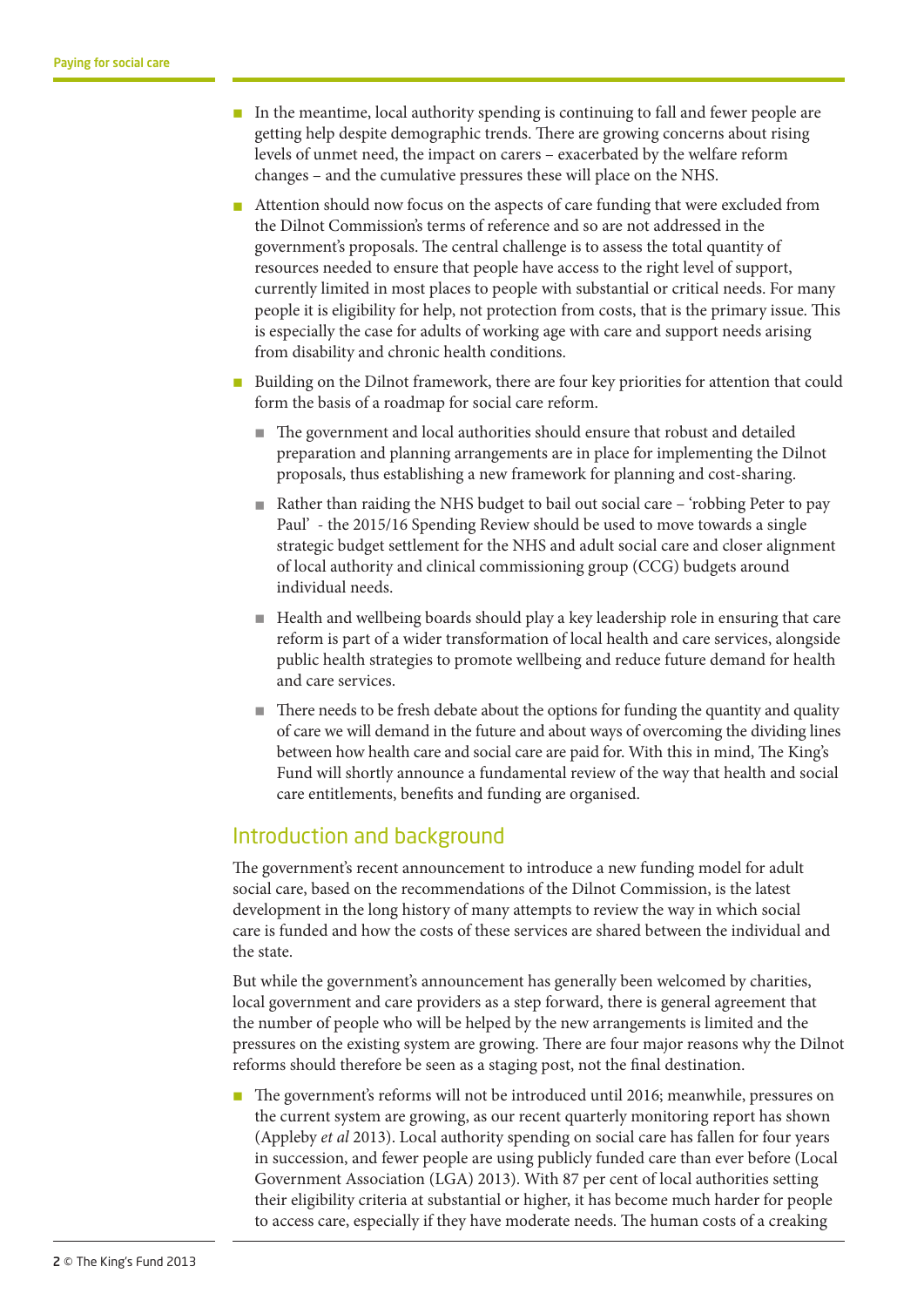care system – in terms of pressure on carers, unmet needs and loss of independence and quality of life – are well documented (Care and Support Alliance 2010).

- Demographic and social trends show that need and demand for social care will continue to grow. This is not just about older people with multiple illness but also about rising numbers of working-age people with disabilities and long-term health conditions. This will test traditional demarcations between health and social care and the different ways in which these services are organised, delivered and funded when there is no prospect of real-terms budget growth.
- The current model of health and social care is skewed towards delivering episodes of acute health care in hospitals or providing permanent care in residential and nursing homes. But increasing numbers of people with long-term conditions, frailty and multiple illness will need longer-term support that is closer to home, promotes independence and self-care and is well co-ordinated across different services and professionals. This calls for an entirely different model of care in which social care, NHS and other resources are much more integrated around the needs of the individual. Greater priority will need to be given to reducing demand for formal services by promoting independence, boosting community capacity and promoting recovery and re-ablement. The implication of this is that future social care funding needs cannot be established simply through projections of existing costs.
- There is growing concern about the quality of care in hospitals, care homes and people's own homes. Experiences at Winterbourne View and Mid Staffordshire Hospital have shaken beliefs that most care is good and imply there may be wider systemic issues. The relationship between quality and resources is not straightforward; tightening budgets are starting to raise difficult issues about how the quality of care can be protected and improved when commissioners and providers are under severe financial pressure and face trade-offs between quality and access to care.

Now that the government response to Dilnot is clear, it is time to step back and take stock of what the proposals will mean in the context of the overall challenges facing the whole system of health, care and support over the next decade and beyond.

So the purpose of this paper is to:

- $\blacksquare$  set out the recent history of attempts to reform social care funding
- n offer a brief analysis of trends in social care and of the consequences for how it is funded
- n assess the progress made by the coalition government and the likely impact of its proposals
- n consider options for how we fund care in the future and propose four key priorities that could shape the next stages of social care reform.

# A short history of social care reform

The current funding system for care and support originates in the 1948 National Assistance Act and the decision that what we now describe as social care should be provided through local authorities and should be subject to means testing, unlike NHS services, which would be free at the point of use. This approach has become increasingly unsustainable in the face of demographic change, rising affluence and changing patterns of illness that see the distinction between NHS and social care responsibilities blurred.

Successive governments have responded in a variety of ways, including better joint planning and co-ordination in the 1970s and 1980s, and attempts to contain costs and promote care at home through the 1990 community reforms (driven by runaway social security spending on residential care placements, where the issue was that too much was being spent, not too little). Since the late 1990s, attention has turned to the way care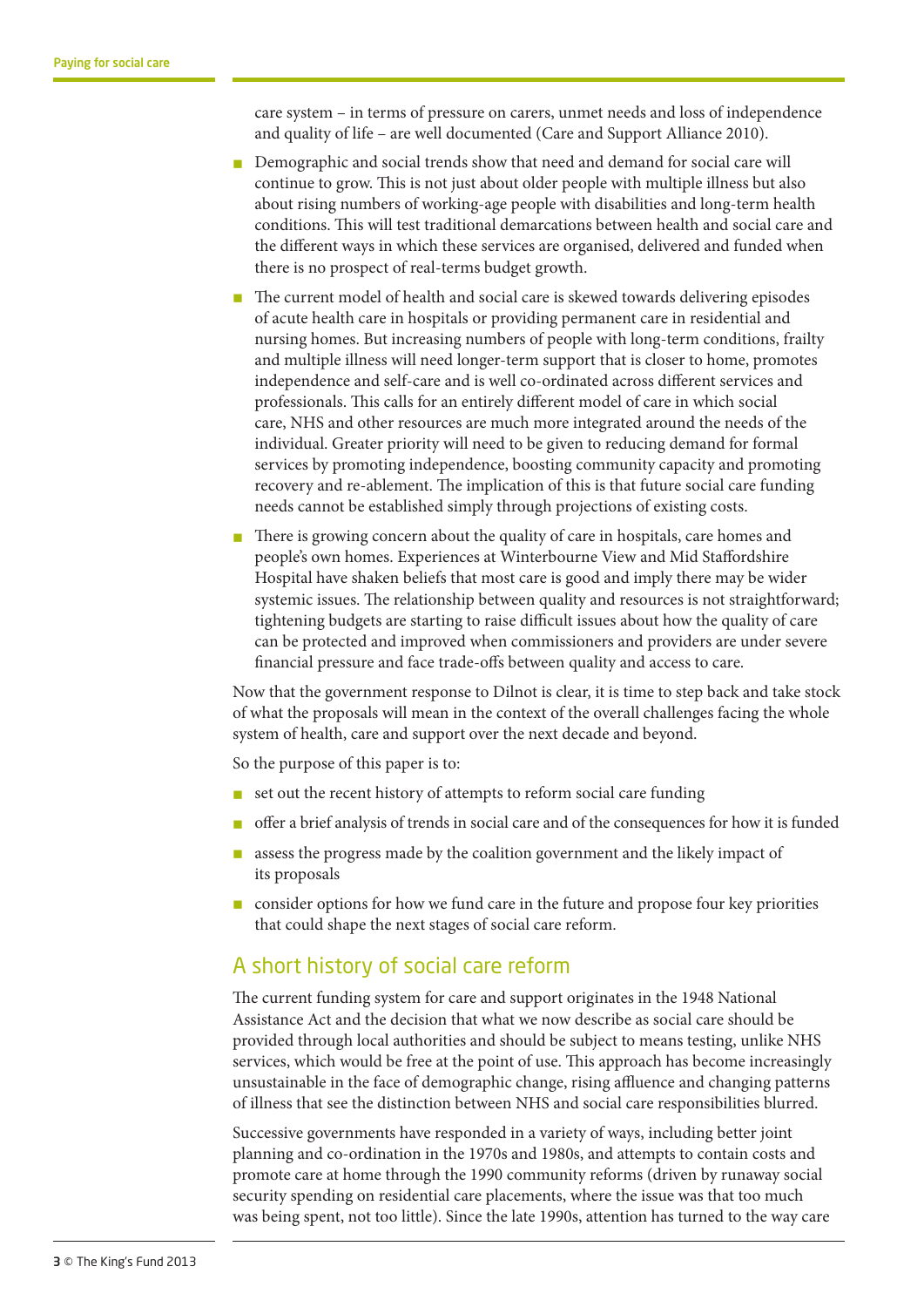#### **Table 1** Reform initiatives since 1996

| Year            | <b>Initiative</b>                                                                                                                                                                                                  |
|-----------------|--------------------------------------------------------------------------------------------------------------------------------------------------------------------------------------------------------------------|
| 1996            | Government launches consultation on 'A new partnership for care in old age'.                                                                                                                                       |
| 1997            | 'I don't want [our children] brought up in a country where the only way pensioners can get<br>long-term care is by selling their home.' (Tony Blair, addressing Labour Party Conference)                           |
|                 | Royal Commission on Long Term Care appointed.                                                                                                                                                                      |
| 1999            | With Respect to Old Age, Report of the Royal Commission on Long Term Care (Sutherland<br>Report), published.                                                                                                       |
| 2000            | Government's response to Royal Commission rejects proposal for free personal care but<br>agrees to amend means test, introduce free NHS nursing care in care homes and invest in<br>new services.                  |
| 2002            | HM Treasury commissions Sir Derek Wanless to conduct independent review of NHS<br>spending. He recommends a more thorough assessment of social care funding needs but this<br>is not acted on.                     |
| 2005            | Green Paper Independence, Wellbeing and Choice sets out new vision for adult social care<br>based on independence, choice and control. Changes 'will need to be met from existing funds'<br>over next 10-15 years. |
|                 | Sir Derek Wanless leads review of future social care spending needs for The King's Fund.<br>Securing Good Care for Older People is published in 2006 and recommends partnership<br>funding model.                  |
| 2006            | Joseph Rowntree Foundation (JRF) report recommends co-payment funding model in which<br>care costs are split 80:20 between state and individuals, and removal of means testing.                                    |
|                 | White Paper Our Health, Our Care, Our Say builds on 2005 Green Paper; no specific funding<br>proposals.                                                                                                            |
| 2007            | 2007 Spending Review 'welcomes' assessments of The King's Fund and JRF reports and<br>commits to 'undertake work to look at reform options and consult on a way forward'.                                          |
| 2008            | Government runs six-month public engagement exercise about how social care should<br>be funded.                                                                                                                    |
| 2009 (July)     | Green Paper Shaping the Future of Care Together marks launch of 'Big Care Debate'.                                                                                                                                 |
| 2009 (October)  | Conservative Party pledges to introduce 'home protection scheme' involving voluntary<br>insurance.                                                                                                                 |
|                 | 2009 (November) Government introduces bill that would offer free personal care at home for those with<br>highest needs.                                                                                            |
| 2010 (February) | Informal cross-party talks break down following dispute about compulsory and voluntary<br>approaches - the 'death tax' row.                                                                                        |
| 2010 (March)    | Government publishes White Paper Building the National Care Service.                                                                                                                                               |
|                 | The King's Fund publishes review and update of Wanless Report: Securing Good Care for<br>More People. It reiterates case for partnership funding model and proposes a staged,<br>long-term approach to reform.     |
| 2010 (May)      | New coalition government says it 'understands the urgency of reform' and commits to<br>establishing an independent commission to review options, including voluntary insurance<br>and partnership model.           |
| 2010 (June)     | Dilnot Commission appointed 'to make recommendations on how to achieve an affordable<br>and sustainable funding system for care and support'.                                                                      |
| 2011 (July)     | Report of Dilnot Commission, Fairer Care Funding, published.                                                                                                                                                       |
| December)       | 2011 (September-Government engages with care and support stakeholders about priorities for reform;<br>commits to White Paper and progress report on funding in the 'spring'.                                       |
| 2012 (January)  | Cross-party talks begin.                                                                                                                                                                                           |
| 2012 (July)     | Cross-party talks discontinued.                                                                                                                                                                                    |
|                 | Publication of White Paper Caring for our Future, Progress Report on Funding Reform, and<br>draft Care and Support Bill.                                                                                           |
|                 | Government says it is committed to principles of Dilnot proposals if way can be found of<br>funding them.                                                                                                          |
| 2013 (February) | Government announces introduction of social care funding reforms, including capped cost<br>model from April 2017.                                                                                                  |
| 2013 (March)    | Budget brings forward implementation of capped cost model to 2016, with cap to be set at<br>£72,000.                                                                                                               |
| 2013 (May)      | Care Bill incorporating clauses to implement the Dilnot proposals placed before parliament                                                                                                                         |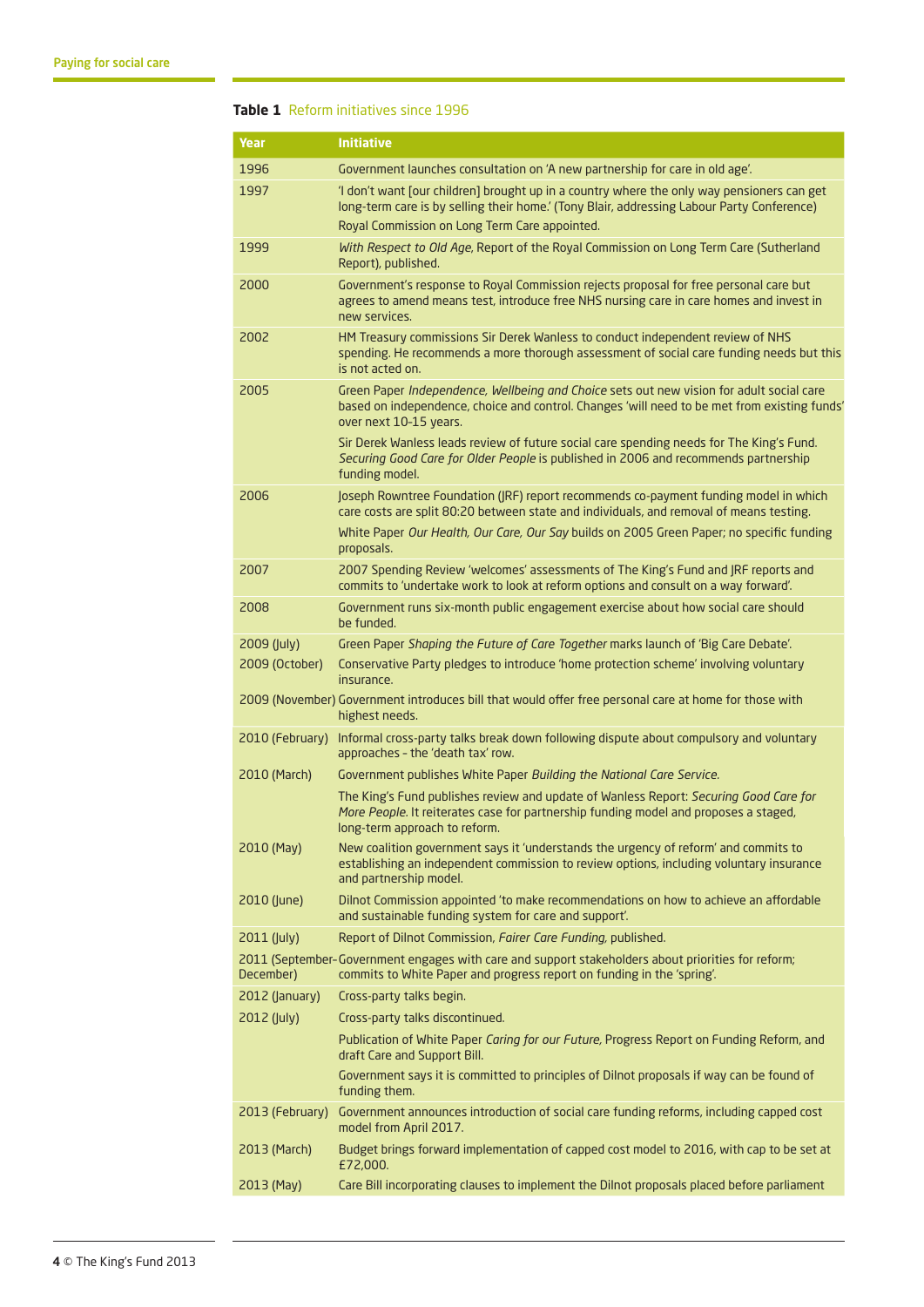is funded and to finding a more effective and affordable way of sharing the costs and identifying how the increased quantity of resources can be found. The issue has acquired political traction as rising property wealth has taken more people above the capital threshold and required more and more people to fund their care through the value of their assets.

The question of how to pay for care has occupied substantial political, policy, media and campaigning activity in the past 15 years. There have been two independent commissions, three consultations, five White and Green Papers and innumerable reports from think tanks, charities and other organisations.

This paper does not intend to describe or rehearse in detail the meandering course of different reform initiatives since 1999 that are set out in Table 1. It is significant that although social care policy has generally enjoyed broad political consensus since the end of the second world war, recent efforts to achieve cross-party agreement have been acrimonious, igniting serious political conflict in the run-up to the 2010 general election. Agreement has eluded both sets of cross-party talks in the past three years. That so much effort has produced thus far so little in terms of major reform reflects the intractability of the issues involved and the deepening challenges as a consequence of the deteriorating economic and fiscal climate since 2008.

It remains the case that transforming the way social care is funded and delivered will take years to achieve. Sustainable reform, especially in relation to how care is funded, will demand a cross-party consensus and an all-party approach that will endure beyond a single term.

# Adult social care in transition

The landscape of adult social care services has changed substantially in the past 25 years, in part due to the unplanned and unintended consequence of decisions made in other policy areas such as social security and the NHS. Four major transformations have called into question the adequacy of current policies and created opportunities and challenges for the kind of system we need for the 21st century. These changes need to be understood to help define the problems that the reform of social care is trying to address.

The most obvious shift has been the rapid expansion of independent residential and nursing care homes and a long-term decline in public sector provision, both local authority and NHS (*see* Figure 1). A total of 92 per cent of residential care and nursing home places for all ages are now provided through private and voluntary providers (*see* Figure 2). Throughout the 1980s the availability of social security funding for care home placements without any kind of needs assessment stimulated massive growth in independent provision, and prompted many local authorities to transfer in-house provision to independent management in order to take advantage of favourable funding arrangements. This rapid and large-scale expansion of private provision was largely unplanned and unaccompanied by any significant debate about the role of private providers in public services. The introduction of needs assessments and changes in funding by community care reforms in the early 1990s saw places contract (although nursing home places have grown for the past three years) but nevertheless cemented the role of the independent providers as the biggest providers of care.

There has been a similar trend in home care (*see* Figure 3), where 89 per cent of hours are outsourced by local authorities to private and voluntary providers.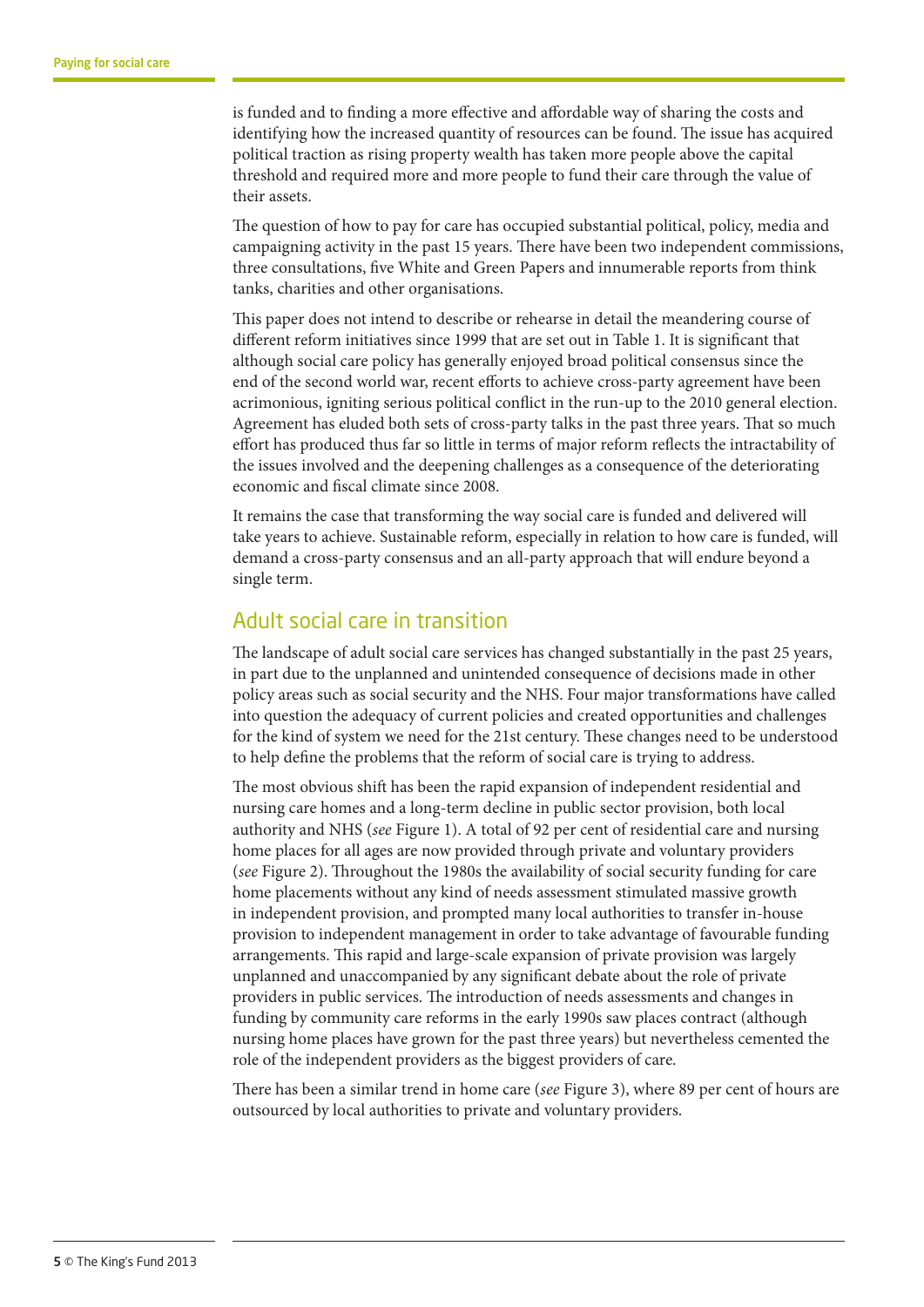

**Figure 1** Trends in local authority, independent and NHS care provision: number of places 1980–2012

Note: Surge in NHS places in 1988 is due to Korner classification changes Source: Laing & Buisson (2013)





Source: Laing & Buisson (2013)

A second major, and ongoing, change is the burgeoning number of people who are funding their own care either because their needs are not high enough to meet local authority eligibility criteria or because their assets do not entitle them to public funding, due to post-war prosperity, good occupational pensions and rising property values. There is a dearth of accurate data about how many private individuals and families fund their own care, what services they use and how much they pay. The Health Survey 2011 suggests that a substantial proportion of older people receiving formal care are funding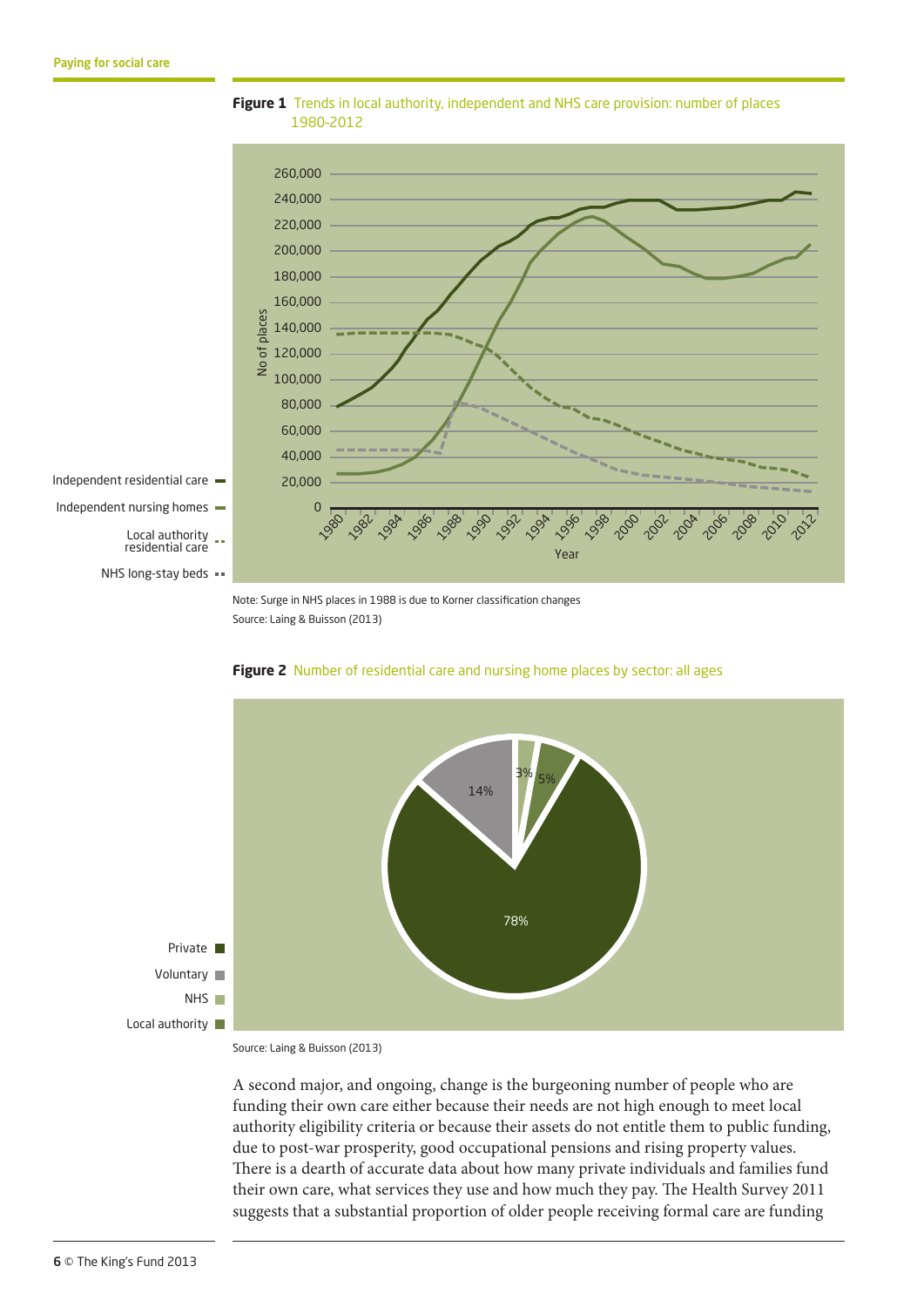

**Figure 3** Home care – publicly funded, privately delivered: number of hours 1993–2012

this themselves without recourse to a local authority (NHS Information Centre 2012), and there is good evidence to suggest that in many parts of the country this private economy of care is outstripping the publicly funded system (Institute of Public Care 2012). Laing & Buisson (2013) estimates that 43 per cent of older and physically disabled residents of independent care homes fund the entire cost of their care. It is significantly higher for nursing home residents (49 per cent) than residential care home residents (39 per cent). These figures are broadly consistent with other estimates. If top-up payments to plug the gap between local authority rates and the actual care home fees ('third-party payments') are included, then the total number who contribute to their own care reaches 57 per cent (Laing & Buisson 2013).

There is even less reliable data about people who fund their own care at home. Estimates suggest around 70,000 older people pay for care in their own home. This increases to 270,000 if it is widened to include help with activities such as housework and shopping (Institute of Public Care 2012). Laing & Buisson (2013) calculates that £1.1 billion is spent privately on non-residential services. The extent of the private market varies widely across the country. The highest proportion of self-funding care home residents is in the South East (55 per cent) and the lowest in the North East (22 per cent). Overall it is reasonable to assume that there are at least 400,000 people who are making their own care arrangements in a parallel private economy of care.

However, the infrastructure of information and advice and the kinds of tools available to consumers of other goods and services have not kept pace. There is little signposting of self-funders towards information and advice, especially independent financial advice, and most local authorities' awareness of the circumstances of self-funders in their local population is poor (Carr-West and Thraves 2011). It remains difficult for those with their own resources to make informed choices and to secure good care at a time when the public system is under pressure (National Audit Office 2011; Boyle 2013).

These two shifts – towards private provision and greater private funding – have combined to produce a third trend, which is the emergence of successive cohorts of people since the

Source: Department of Health and NHS Information Centre (2012)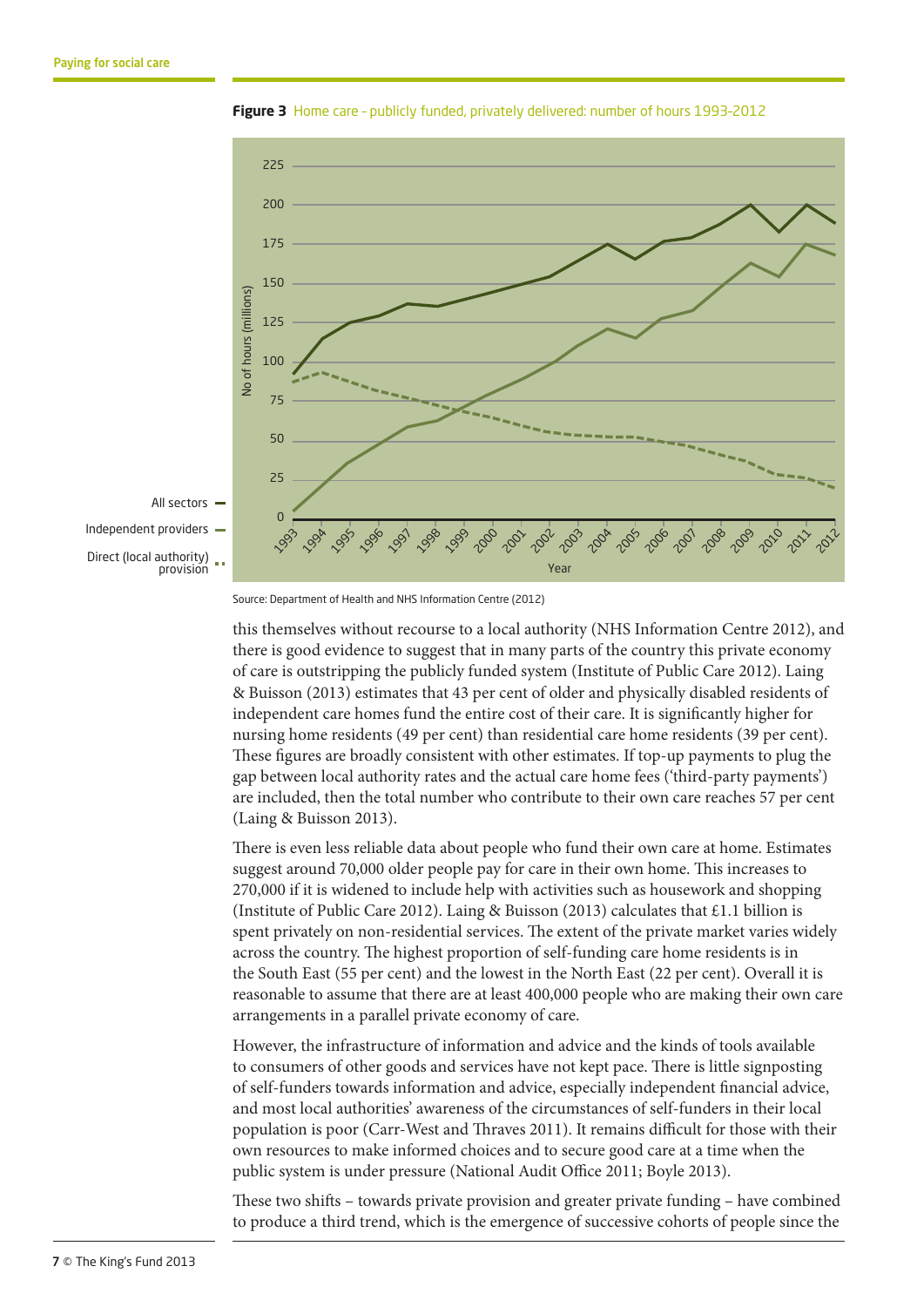1980s who previously would have been entitled to free care via the NHS but are now paying for it from their own resources. A positive benefit is that modern nursing homes can offer a better environment and quality of care than the long-stay wards that preceded them. This is a trade-off that has been arrived at almost entirely by stealth in an unplanned way without explicit debate, decision or scrutiny. It has led to changes in the boundary between health and social care and in the responsibilities for paying for it, and this affects more and more people.

As the population ages, and with the growth in long-term conditions, co-morbidity and dementia, the current distinctions between health and social care needs will become increasingly unsustainable and hard to defend. Following the introduction of a new national framework from 2007, those entitled to continuing NHS health care has grown by 28 per cent since 2009 – ranging from an increase of more than 100 per cent in the East of England to an actual reduction of a third in the area then covered by the South Central Strategic Health Authority (Hansard 2009–10).

A final transformation that is more recent and still under way is a shift towards approaches based on personalisation, choice and control. In recent years there has been a rapid growth in personal budgets and a shift towards self-directed support as the default model of delivery for the majority of people with care and support needs (LGA 2012). There is a wider appreciation of the value of asset-based approaches that emphasise the potential for communities and individuals to generate their own support. These changes are beyond the scope of this paper but it is important to recognise their centrality to the reform of how social care is *delivered.*

The cumulative bequest of these four trends is a system that is criss-crossed with fault lines in how services are funded, commissioned, provided and regulated – between NHS and local authority social care, private and public funding, and private and public delivery.

The growth of private finance in social care provision has left people's care arrangements vulnerable to business failure, and policies for economic regulation and market oversight have not kept pace.

Public funding, as we shall see, has been gradually skewed towards a tightly rationed system focusing on fewer people – those with highest needs and lowest means. More and more people are becoming disengaged from a care system that is increasingly dysfunctional, driven by crisis rather than the promotion of wellbeing and prevention.

Although policy responses to address a fragmented and confusing set of arrangements have produced some benefits, they have often added more complexity and reinforced service and funding silos, for example, continuing health care and free nursing care.

Whereas technology has been a major driver of service delivery – and costs – in health care, it has played little part in spurring innovation in the delivery of social care, where some excellent examples have struggled to be adopted at scale and pace (Ayres 2013).

The cumulative effect of these issues is to deepen confusion and uncertainty about how care is funded, for the individual, local authorities and the state. These accretions of history are no substitute for a clear or coherent policy framework through which we can address the challenges of care.

# Present and future pressures

There has been mounting concern about the adequacy of funding for the existing social care system. Previous analysis (Humphries 2011) recognised that the government had acknowledged pressures on the system by allocating additional resources through the 2010 Spending Review. But following the Chancellor's 2012 Autumn Statement, local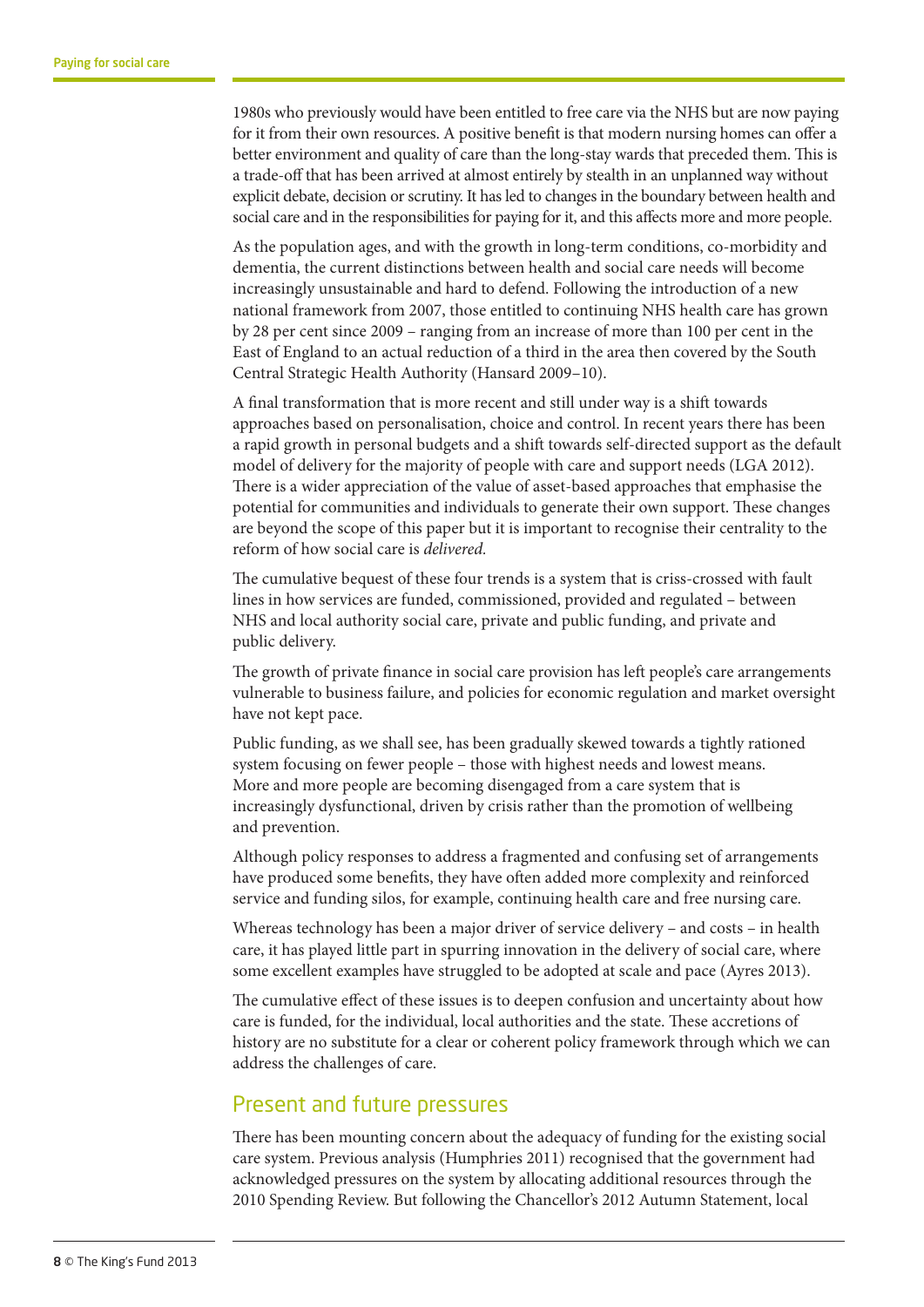government has experienced one of the toughest settlements of all spending departments and now faces further cuts in 2015.

Although the number of people needing social care is growing, actual spend is falling, fewer people are receiving help and, as we have seen, more people continue to fall outside of the system.

For most of the past decade, spending on adult social care rose in real terms, but it began to plateau and then fall towards the end of the decade (*see* Figure 4). Local authorities have reduced their adult social care budgets for the past four years, with a planned reduction of £800 million in 2013/14. By March 2014 spending will have fallen by £2.68 billion – a cut of 20 per cent over the current Spending Review period (Association of Directors of Adult Social Services 2013). Councils have sought to prioritise spending adult social care as far as possible – and they have a strong track record of delivering efficiency savings in this area (Think Local Act Personal (TLAP) 2013b). Of the planned reductions this year, 82 per cent (£651 million) will be met through efficiency savings and redesigning services, 5 per cent through higher charges and 13 per cent through reduced services.



**Figure 4** Spending on local authority social care, 2007–12

Source: NHS Information Centre (2012)

The transfer of NHS resources announced in the Spending Review is helping, but not always in the way intended. Of the money allocated from the NHS to promote joint working this year, 32 per cent (£253 million) is being used to offset cuts to services and to help meet demographic pressures (see below). Without this funding, local authorities would have to make further reductions in spending of almost 7.5 per cent in 2012/13.

It continues to become more difficult for people to access care, with 87 per cent of councils now responding only to needs that are classified as substantial or critical under the Fair Access to Care eligibility criteria, compared with 47 per cent in 2005/6 (Association of Directors of Adult Social Services 2012). Fewer people – both older people and those of working age – are receiving publicly funded care, a trend that began in 2008 (*see* Figure 5). The fall has become steeper since 2010, with an overall drop of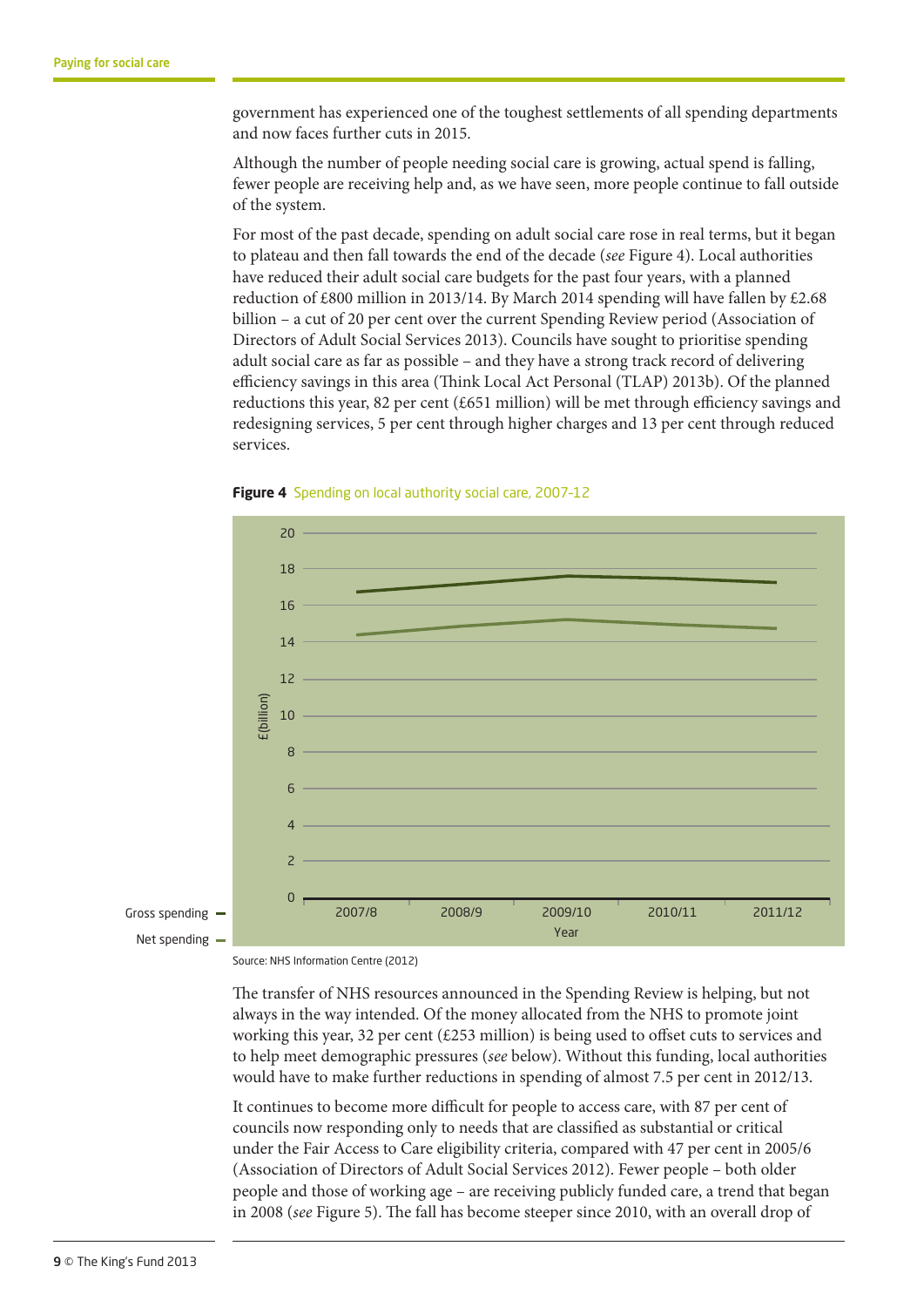nearly 14 per cent. The reduction is even greater among older people, especially in the use of community-based services (*see* Figure 6). This is worrying given the emphasis on promoting independence and care at, or closer to, home. Over the same period, the population aged 85 years and over has soared by more than 20 per cent. There is evidence that the number of people providing informal care has increased substantially – those providing unpaid care of 50 or more hours per week has increased by 26 per cent over the past decade (Carers UK 2012). Inadequate support that causes carers to leave paid employment has wider economic effects, with a public expenditure cost of  $\pounds$ 1.3 billion a year (based on the costs of the carer's allowance and lost tax revenues) according to one estimate (Pickard 2012).

While local authorities have been placing fewer people in residential and nursing homes, overall capacity in this sector has been rising steadily since 2007, reflecting the increasing numbers of people funding their own care.





Source: Health and Social Care Information Centre (2013)



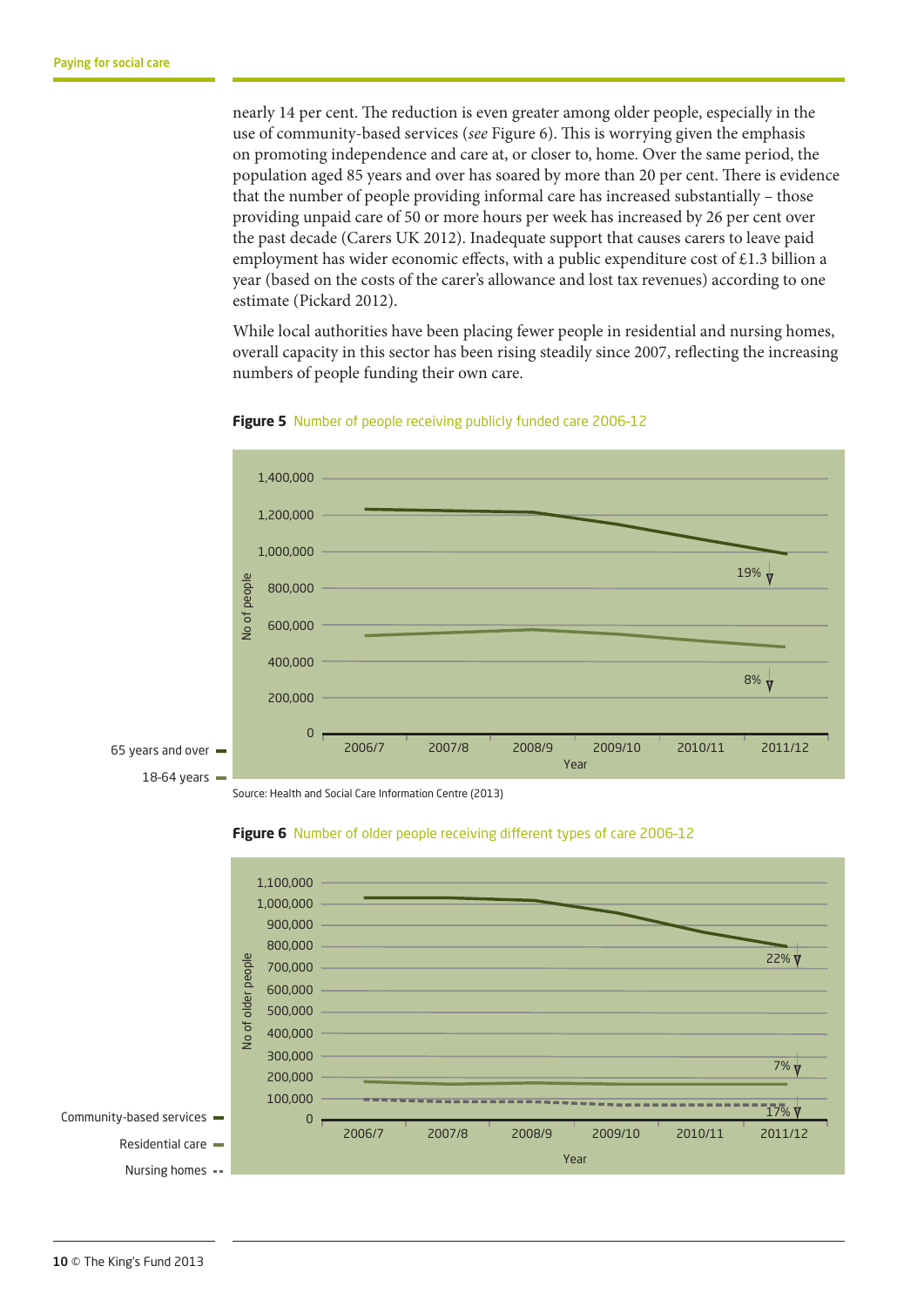The national trends described here conceal wide differences in spending and services from one local authority to another. For example, there is a seven-fold variation between local authorities in the number of people receiving intensive home care, and a ten-fold variation in the numbers receiving direct payments; similar differences can be seen in the use of residential and nursing homes. There are many reasons for these variations, which are likely to be accentuated by the different impact of budget reductions from one place to the next (TLAP 2013a). The implications of these differences are that national trends require careful local interpretation in order to understand what changes are needed and that some local authorities will find it much more difficult to find further efficiency savings than others.

Another issue of concern is evidence of downward pressure on the fees paid to providers when there is significant and growing concern about the quality of care. The fees paid by councils to providers increased by only 0.9 per cent in 2012/13 – well below the rate of inflation. This year 45 per cent of councils are planning no increase in fees to care homes for older people to cover inflation. While the relationship between price, cost and quality is not straightforward – and it is reasonable that providers should contribute to the efficiency challenge – it is difficult to see how they can maintain, let alone improve, the quality of care they provide within these parameters. In a recent survey 46 per cent of directors of adult social services felt that the quality of services they had commissioned had declined in the past 12 months (Appleby *et al* 2013). It is even more ominous that 48 per cent of directors of adult social services report that providers are facing financial difficulty now as a consequence of reductions in their budgets and 57 per cent think this also will be the case over the next two years (Association of Directors of Adult Social Services 2013).

A particular dilemma for local authorities is how to balance the imperative of responding to the growing demand for intensive support for relatively few people who have multiple and complex needs with investment in prevention and lower levels of service that promote independence and enable people to stay well. Prevention and early intervention are important objectives of the government's reforms, recognising the significant role played by social care in helping older people to remain independent. With an ageing population and changing patterns of disease, the need for preventive services has never been greater. Yet cuts in local government budgets have resulted in resources being increasingly focused on people whose needs are substantial or critical. They are making it harder for local authorities to invest in relatively simple and inexpensive interventions that help people in their own homes. A recent study commissioned by the British Red Cross illustrates the risks of avoidable admissions to hospitals and care homes as a result of the neglect of prevention in social care (Deloitte 2012). There is a real risk that insufficient investment in prevention will increase future demand for health and care services when the overriding challenge is to reduce it.

It is important to note that the overall trend of falling spending and fewer people receiving services had begun before the cuts in local government spending as a result of the 2010 Spending Review and the further cuts announced in the Chancellor's Autumn Statement. This indicates that there is a deeper structural imbalance between the volume of care needs, how the current system responds, and the resources available. Models of projected spending by the Personal Social Services Research Unit (PSSRU), LGA and Institute for Fiscal Studies all show that the gap between needs and resources will continue to widen.

Estimating the current and projected shortfall in funding is difficult for a variety of reasons. Quantifying the extent of unmet need is not straightforward, and estimates based on the future costs of the current system overlook the benefits that could be achieved through a reformed system that produces better outcomes.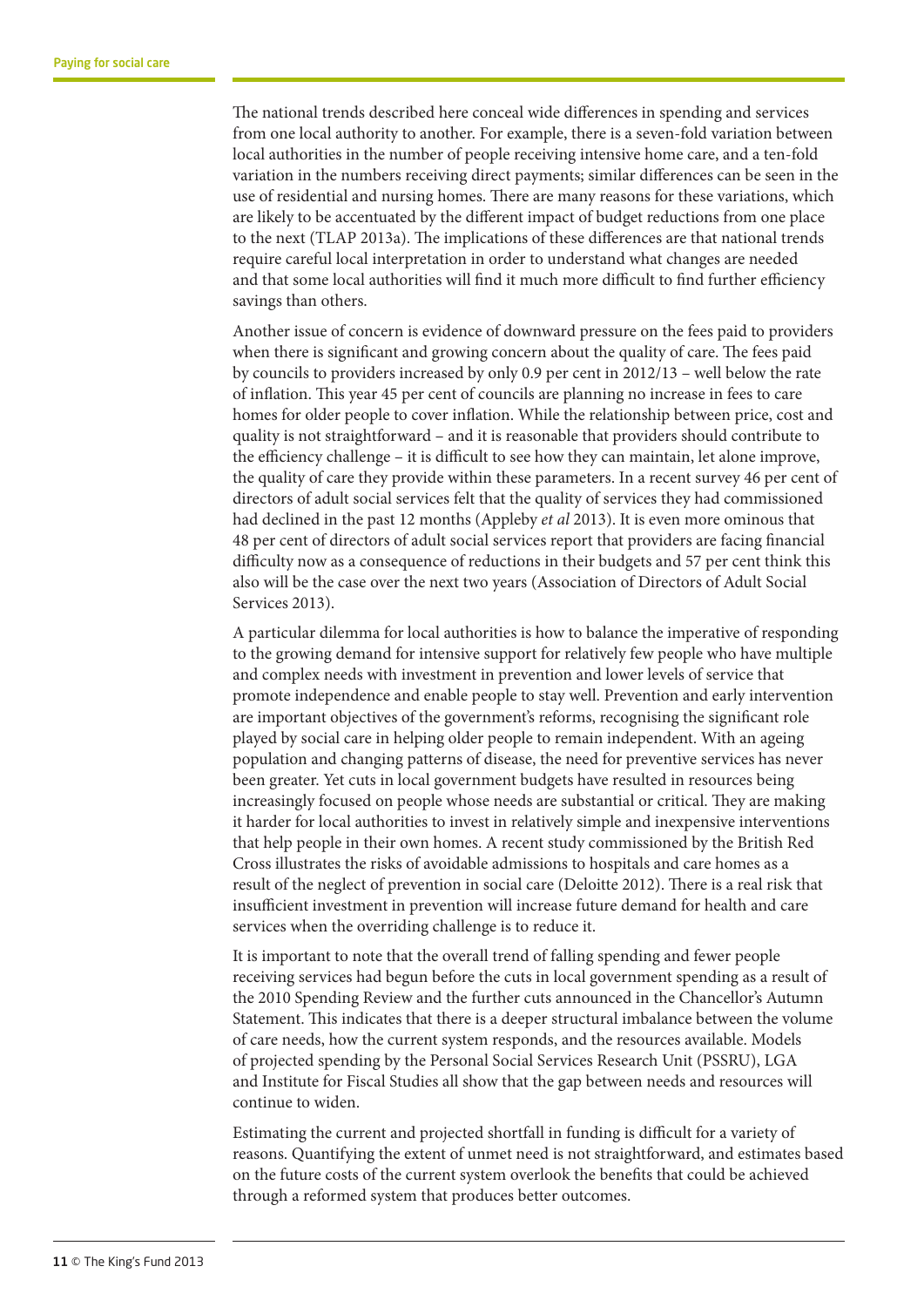|                                              | 2010  | 2011  | 2012  | 2013  | 2014  | 2015  | 2016  | 2017  | 2018  | 2019  | 2020  |
|----------------------------------------------|-------|-------|-------|-------|-------|-------|-------|-------|-------|-------|-------|
| Older people                                 | 1,209 | 1,272 | 1,321 | 1,348 | 1,430 | 1,491 | 1,529 | 1,576 | 1,641 | 1,714 | 1,774 |
| Adults with physical disabilities            | 298   | 299   | 300   | 301   | 301   | 302   | 312   | 321   | 330   | 340   | 349   |
| Adults with learning disabilities            | 340   | 347   | 353   | 360   | 366   | 373   | 387   | 402   | 416   | 430   | 445   |
| Adults with mental health and<br>other needs | 178   | 178   | 179   | 179   | 180   | 180   | 185   | 191   | 196   | 201   | 206   |
| Total - all groups                           | 2,025 | 2,096 | 2.153 | 2,188 | 2,277 | 2,346 | 2,413 | 2,490 | 2,583 | 2,685 | 2,774 |

#### **Table 2** Additional net cost of setting national minimum eligibility criteria at moderate needs (£m)

Source: Fernandez *et al* (2013)

Bearing in mind that caveat, the potential scale of the existing shortfall can be illustrated by estimating the costs of adopting a more generous approach to eligibility in which all local authorities offer help to everyone with moderate needs. This would see 23 per cent more people receiving services. For older people, this would involve additional net public expenditure of £1.2 billion, rising to £2.2 billion by 2020 (in 2010 prices). For working-age people with social care needs, the additional net spending would be £820 million, rising to £1 billion by 2020 (Fernandez *et al* 2013). This suggests that the total extra cost of meeting moderate, as well as substantial and critical, needs could be in the region of £2 billion (*see* Table 2). These sums would be on top of the costs of implementing a cap on costs and an extended means test.

Demographic pressures are unremitting. Projections suggest that by 2030 there will be almost twice the number of people aged over 85 that there is now (Office for National Statistics 2011); 600,000 more older people will have significant care needs by 2030 (Wittenberg *et al* 2011). More working-age adults will need care and support, as life expectancy for this group is rising. It is estimated that by 2030 the number of younger adults (aged 18–64) with learning disabilities will have risen by 32.2 per cent to around 290,000, and the number of younger adults with physical or sensory impairment by 7.5 per cent from almost 2,900,000 to 3,100,000 (Snell *et al* 2011).

The most recent projections of the Office for Budget Responsibility (OBR) suggest that long-term care spending will rise from 1.1 per cent of GDP in 2016/17 to 2 per cent by 2061/2 (OBR 2012). It should be noted that these are projections based on demography alone and will be influenced by a range of factors including changes in productivity, population health and migration (*see* Figure 7).

These projections indicate that by 2062 combined health and social care spending will have increased as a proportion of public spending by more than any other area of government spending – up by 3.2 percentage points of GDP. As Appleby (2013) has noted, most European countries face upward pressure on health and care costs. But it is significant that the ageing of the population is not the most significant factor that will drive higher spending – changes in technology, the size of national income and the costs of providing care will be bigger factors. Higher spending is a 'credit' as well as a 'debit' in that it boosts health, wellbeing and quality of life and brings wider economic benefits. The issue is not about the affordability – in absolute terms – of spending more on care but about the political and social choices concerning how much should be spent, what it should be spent on and how the funding should be raised.

In summary, there are immediate pressures on social care budgets arising from local government budget cuts and a longer-term need to devote more of our GDP to the costs of long-term care. To what extent will the government's recent announcements to reform social care funding in line with the recommendations of the Dilnot Commission help meet these challenges?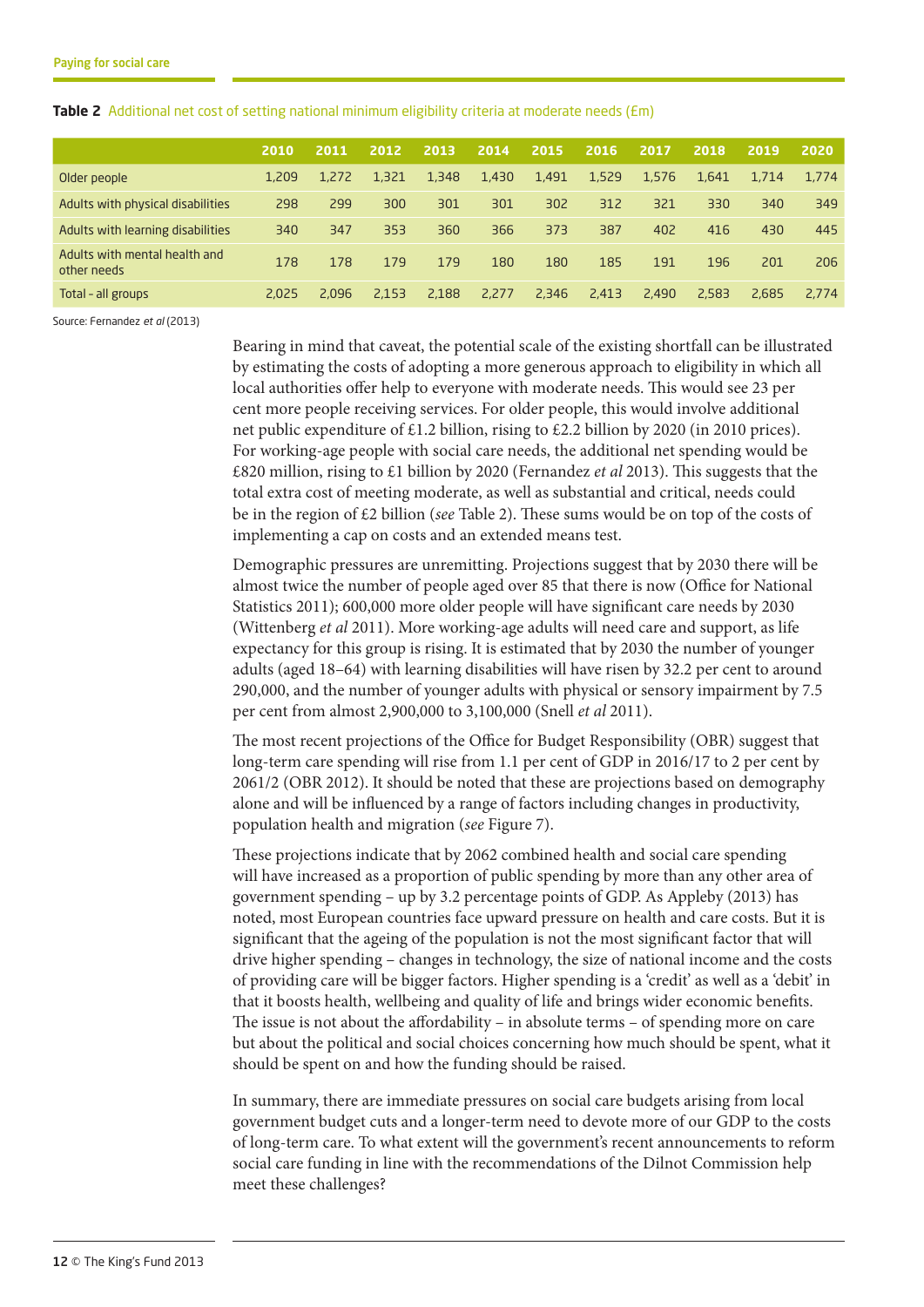

**Figure 7** Projected spending on long-term care 2016/17–2061/2

Source: OBR (2012)

Note: Figures for 2011/12 to 2015/16 are estimates; future projections start from 2016/17

#### The Dilnot Commission and the government's response

#### The proposals summarised

In line with the commitment of the coalition's programme for government in May 2010, the Dilnot Commission was established to consider how best to achieve an affordable and sustainable funding system for care and support for all adults in England. Its terms of reference had a particular focus on:

- n how best to meet the costs of care and support as a partnership between individuals and the state
- n how people could choose to protect their assets, especially their homes, against the cost of care
- $\blacksquare$  how, both now and in the future, public funding for the care and support system can be best used to meet care and support needs
- n how its preferred option can be delivered.

It is important to note that the Commission's terms of reference excluded consideration about the total quantity of resources needed for the social care system and where this should come from – in terms of previously canvassed options such as comprehensive or voluntary insurance, or new or additional taxation.

So from the outset the Dilnot Commission's task was limited to one particular, though clearly important, aspect of social care funding reform. The Commission reported in July 2011; its main recommendations are summarised in Table 3 (Commission on Funding of Care and Support 2011).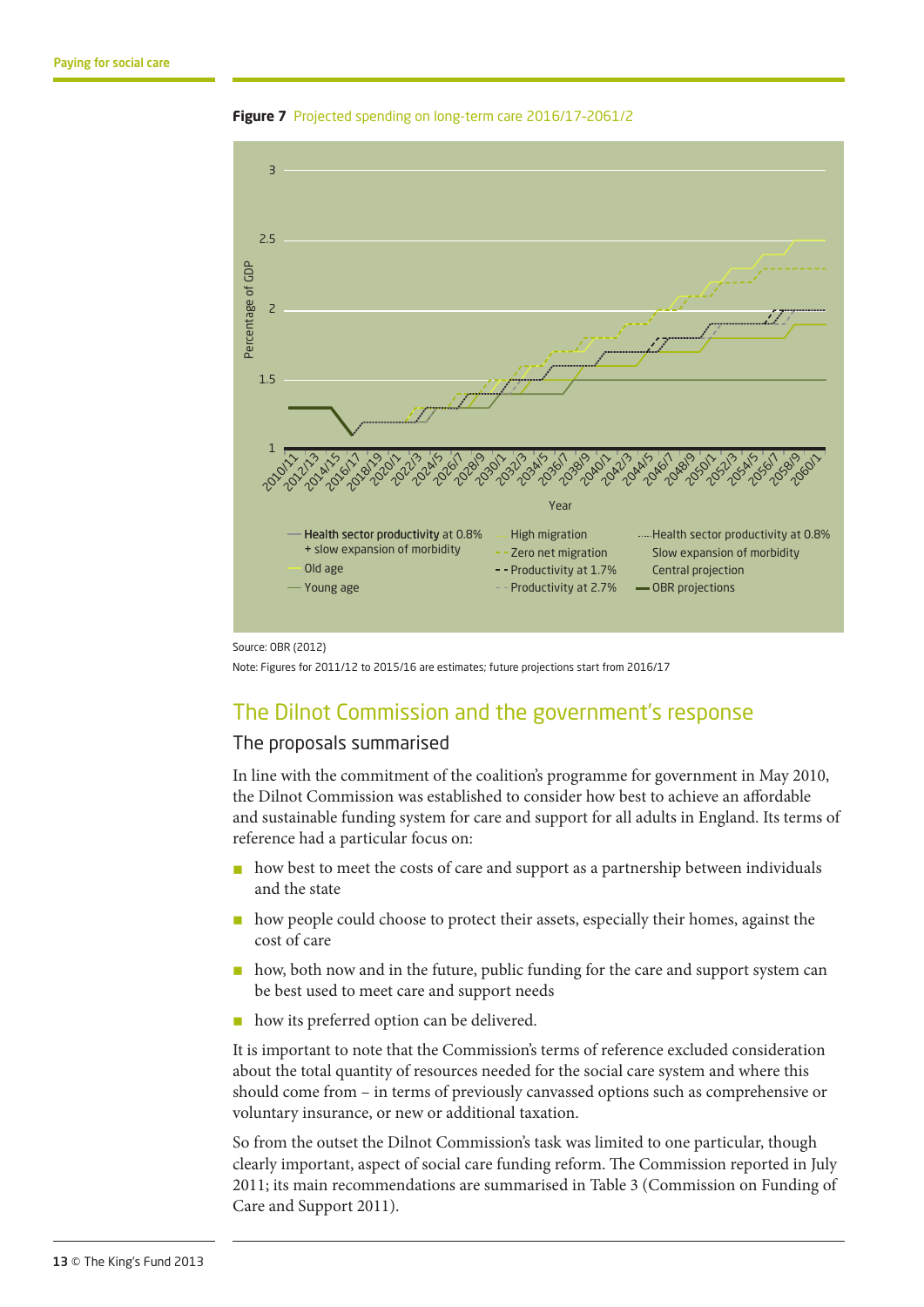|    | <b>Recommendation</b>                                                                                                                                                                                                                                                                                                                                                                                                                         | <b>Government response</b>                                                                                                                                                                                                                                                                                                                                                                                                                                                                   |
|----|-----------------------------------------------------------------------------------------------------------------------------------------------------------------------------------------------------------------------------------------------------------------------------------------------------------------------------------------------------------------------------------------------------------------------------------------------|----------------------------------------------------------------------------------------------------------------------------------------------------------------------------------------------------------------------------------------------------------------------------------------------------------------------------------------------------------------------------------------------------------------------------------------------------------------------------------------------|
| 1. | To protect people from extreme care costs, there<br>should be a cap on the lifetime contribution to adult<br>social care costs that any individual needs to make at<br>between £25,000 and £50,000. Where an individual's<br>care costs exceed the cap, they would be eligible for<br>full support from the state.                                                                                                                            | Accepted - cap to be set at £72,000 from<br>2016, with a lower cap (to be decided) for<br>working-age people.                                                                                                                                                                                                                                                                                                                                                                                |
| 2. | To extend protection to people falling just outside<br>of the means test, the asset threshold for those in<br>residential care beyond which no means-tested help<br>is given should increase from £23,250 to £100,000.                                                                                                                                                                                                                        | Accepted - the upper capital threshold for<br>means-tested support will rise to £118,000 from<br>2016/17 (equivalent to £100,000 in 2010/11<br>prices) and the lower threshold to £17,000<br>(equivalent to £14,250 in 2010/11 prices).                                                                                                                                                                                                                                                      |
| З. | Those who enter adulthood already having a care and<br>support need should immediately be eligible for free<br>state support to meet their care needs, rather than<br>being subjected to a means test.                                                                                                                                                                                                                                        | Accepted - there will be a zero cap for people<br>who turn 18 with eligible care and support<br>needs.                                                                                                                                                                                                                                                                                                                                                                                       |
| 4. | Universal disability benefits for people of all ages<br>should continue as now. The government should<br>consider how better to align benefits with the<br>reformed social care funding system, and attendance<br>allowance should be re-branded to clarify its purpose.                                                                                                                                                                      | The government has not commented on<br>this recommendation.                                                                                                                                                                                                                                                                                                                                                                                                                                  |
| 5. | People should contribute a standard amount - £7,000<br>to £10,000 yearly to cover their general living costs,<br>such as food and accommodation, in residential care.                                                                                                                                                                                                                                                                         | Accepted - from 2016 people in residential care<br>should pay a contribution of around £12,000<br>yearly towards general living expenses (£10,000<br>in 2010/11 prices).                                                                                                                                                                                                                                                                                                                     |
| 6. | Eligibility criteria for service entitlement should be set<br>on a standardised national basis - in the short term<br>at substantial - to improve consistency and fairness<br>across England, and there should be portability<br>of assessment.                                                                                                                                                                                               | Accepted - the Care Bill makes provision for a<br>national minimum eligibility threshold, to be in<br>place from 2015 and the level to be determined<br>through regulations.                                                                                                                                                                                                                                                                                                                 |
|    | 7. The government should also urgently develop a more<br>objective eligibility and assessment framework.                                                                                                                                                                                                                                                                                                                                      | The government has said it will 'develop and<br>test options for a potential new eligibility and<br>assessment framework'.                                                                                                                                                                                                                                                                                                                                                                   |
| 8. | To encourage people to plan ahead for their later<br>life, the government should invest in an awareness<br>campaign to inform people of the new system and the<br>importance of planning ahead.                                                                                                                                                                                                                                               | See below.                                                                                                                                                                                                                                                                                                                                                                                                                                                                                   |
| 9. | The government should develop a major new<br>information and advice strategy to help when care<br>needs arise, in partnership with charities, local<br>government and the financial services sector. As<br>proposed by the Law Commission, a statutory duty<br>should be placed on local authorities to provide<br>information, advice and assistance services in their<br>areas, irrespective of how people's care is funded<br>or provided. | Accepted - the government has committed to<br>providing a 'clear, universal and authoritative<br>source of national information about the health,<br>care and support system'. The Care Bill places<br>a new duty on local authorities to ensure that<br>information and advice is provided locally, and<br>the government is setting up an expert working<br>group with financial services, local authorities<br>and the care sector to support the development<br>of an information offer. |
|    | 10. Carers should be supported by improved assessments<br>and have new legal rights as recommended by the<br>Law Commission.                                                                                                                                                                                                                                                                                                                  | Accepted - the Care Bill contains new provision to<br>strengthen the rights of carers.                                                                                                                                                                                                                                                                                                                                                                                                       |
|    | 11. The government should make a clear statement that<br>disability-linked annuities are permissible under<br>current pension taxation rules.                                                                                                                                                                                                                                                                                                 | The government has said it will clarify the tax<br>treatment of disability-linked annuities.                                                                                                                                                                                                                                                                                                                                                                                                 |
|    | 12. The current deferred payment scheme should be<br>extended so that it is a full universal offer across<br>the country.                                                                                                                                                                                                                                                                                                                     | Accepted - deferred payments will be available in<br>all local authorities from April 2015, as reflected<br>in the Care Bill.                                                                                                                                                                                                                                                                                                                                                                |
|    | 13. In reforming the funding of social care, the<br>government should review the scope for improving<br>the integration of adult social care with other services<br>in the wider care and support system - in order to<br>deliver better outcomes for individuals and value for<br>money from the state.                                                                                                                                      | Accepted - taken forward through new powers<br>and duties in the Health and Social Care Act<br>2012, through the Care Bill and through the<br>forthcoming Common Purpose Framework.                                                                                                                                                                                                                                                                                                          |

#### **Table 3** Main recommendations of the Dilnot Commission and the government's response

Source: Commission on Funding of Care and Support (2011)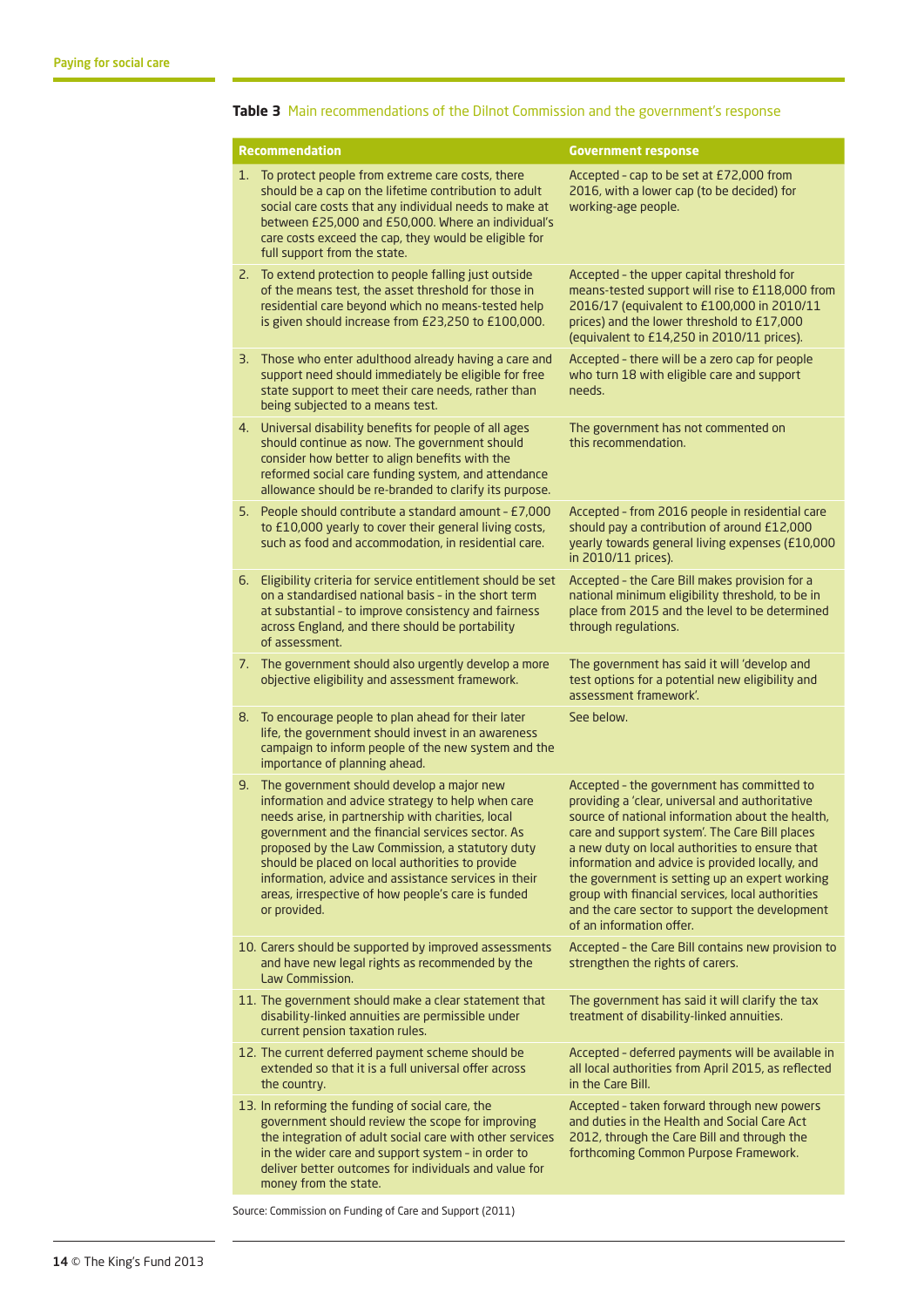The government responded to the Commission's proposals by recognising that they would have significant costs and would need to be considered as part of the wider reform of social care delivery in the context of the Law Commission's proposals for fundamental reform of adult social care law (Law Commission 2011).

Following a period of engagement with the care sector, the government set out its overall proposals for reform in the White Paper *Caring for our Future* (HM Government 2012b), accompanied by a separate progress report on funding reform (HM Government 2012a) and a draft Care and Support Bill (HM Government 2012c) in response to the recommendations of the Law Commission. The government stated its support for the central proposals of the Dilnot Commission – a capped cost model and extended means test – as the right basis for reform but because of the fiscal climate was 'unable to commit to introducing a new system at this stage'. The government also signalled that there were unresolved questions about how the principles of a capped cost model would work in practice, and highlighted in particular:

- $\blacksquare$  the level at which the cap should be set, how the cap should rise over time, what should and should not be counted in the cap, and the contribution to general living costs that people should be expected to make
- n whether there should be a voluntary or opt-in arrangement, where people have a choice to pay a specified amount to receive financial protection from the state, so as to ensure that those who benefit most from reform should be asked to meet its cost.

However, in February 2013 the government announced that it would introduce a full version of the Dilnot capped cost model from 2017 but at a higher level of £75,000 (£61,000 in 2010 prices) and an extended means test (Department of Health 2013a). Subsequently the 2013 Budget has brought forward implementation to April 2016 with a cap on care costs of  $\text{\pounds}72,000$  (HM Treasury 2013). Following the publication of a draft Care and Support Bill and a pre-legislative scrutiny process, a Care Bill incorporating these proposals has been placed before parliament (HM Government 2013).

#### The proposals assessed

How far will these proposals address the challenges facing the care and support system that have been highlighted earlier? They should bring four positive benefits.

The introduction of the capped cost model is the first time in the history of the welfare state that the government will place a limit on how much people have to pay for their social care. It extends the same protection from catastrophic bills to social care that – thanks to the NHS – we have always enjoyed in relation to health care costs. It will see everyone as potentially entitled to public funding and thus will begin to dissolve demarcations between public and private funding that have become such a strong feature of the system in recent years. It extends to the whole population access to information, advice and assessment and marks a shift towards a new and much more universal settlement for care and support, a distinctive break from the residual means-tested model that has been predominant since 1948. This is an important development; its symbolic policy significance should not be underestimated at a time when public finances are under unprecedented strain and when the state is, if anything, retreating from further public expenditure commitments rather than expanding them.

A second benefit is that the combination of a cap on care costs (around  $\text{\pounds}60,000$  in Dilnot's 2010 prices) and the extended means test will see as many as 100,000 more older people receiving public funding towards their care costs. Those benefiting from financial help under the extended means test will see this count as part of their spend towards the cap – so the cap for them will be less than  $£72,000$ . It is significant that the government has abandoned its interest in pursuing a 'voluntary' version of Dilnot in which people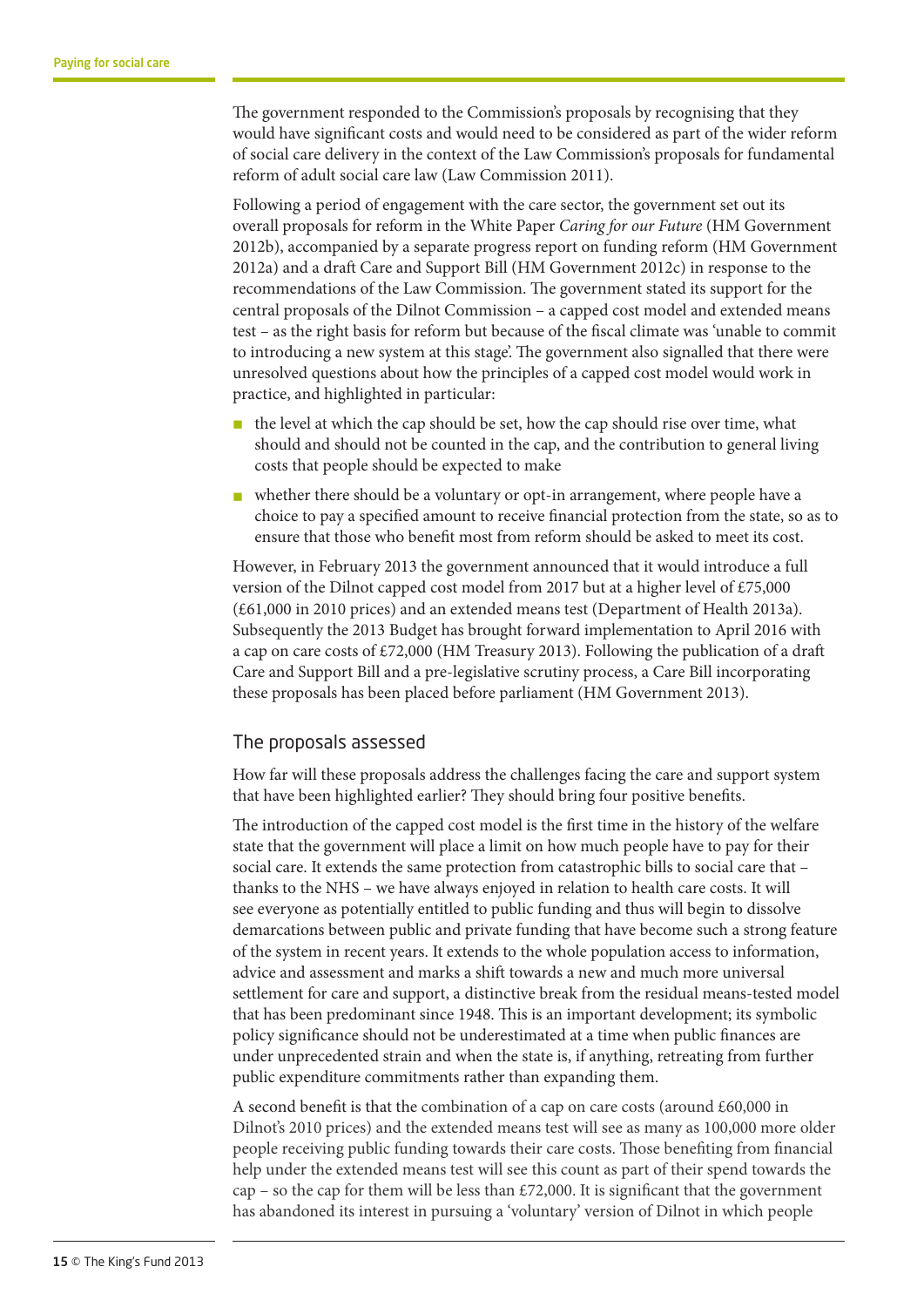could individually opt in or out of the protection offered by the cap. This means that the reforms will offer comprehensive protection against care costs with what is, in effect, an 'excess' payment of £72,000.

The main beneficiaries of these changes are likely to be people with relatively high needs and with modest assets (that is, between £23,250 and £150,000). The proposed cap of £72,000 is higher than the £35,000–£50,000 proposed by Dilnot in 2010 – though when adjusted from 2016 prices the comparable amount is around £60,000. In the current fiscal climate it is unsurprising that the government has set the cap at a higher level in order to reduce the costs of the reforms to the public purse. But once the cap is in place, there will be nothing to stop future governments from lowering it, thus extending the coverage, as perceptions of affordability and fiscal circumstances change.

A third benefit is that it brings social care out of the shadows and sets a clear framework of expectations about how care costs are shared between the individual and state, a partnership approach we have consistently advocated since the late Derek Wanless's seminal report *Securing Good Care for Older People* (Wanless 2006). The unpredictability of care needs and the absence of any effective way for people to protect themselves from catastrophic costs have been well documented as a major failing of the current system. Taking away the uncertainty about where responsibility for the unpredictable costs of care might fall makes it much easier for individuals to plan ahead. It might also stimulate the development and promotion of new or existing financial products to offer people more choices in planning for care costs, though evidence for this is mixed (Lloyd 2011; Forder and Fernandez 2011).

An important aspect of the reforms is their impact on working-age people with care and support needs, who represent around one-third of people using adult social care. Their circumstances have often been overshadowed in the debate by those of older people. A welcome improvement will be that people who reach the age of 18 with eligible needs will be entitled to free care – that is, their cap will be zero. Although it is often assumed that most working-age people with care and support needs are entitled to free care anyway (because they have not acquired sufficient income or wealth to contribute under the means test), that may well change as increasing numbers of children with disabilities live into adulthood and inherit from their parents. However, the proposals in their current form will offer limited benefit to those who develop care and support needs during adulthood. There will be a lower cap on care costs, yet to be decided, and it is likely that most will continue to be dependent on means-tested support. The primary question for this group is not how they can be protected from catastrophic care costs but what level of funding is required to ensure that they have access to an adequate level of support (Brawn *et al* 2013).

A final advantage of the government's proposals, which has attracted less attention, concerns the way in which the reforms will be funded. In the 2013 Budget the government stated that the cost of these changes will be met through higher employer national insurance contributions arising from the end of contracting-out for members of defined benefit occupational pensions and by freezing the inheritance tax threshold, so 'providing a simple and fair way of ensuring that those with the largest estates, who are more likely to benefit from social care reform, help to fund it' (HM Treasury 2013). This is the first time the government has sought to establish a relationship between those who will benefit from the reforms and those who will pay. This helps to open up the debate about how the overall costs of care could be met in the future and – as part of this debate – the various options for where to find the necessary money.

Although the original proposals of the Dilnot Commission were welcomed by the care sector, some have argued that this would amount to using public money to protect the inheritances of relatively wealthy families who can afford to pay for care (Redwood 2012)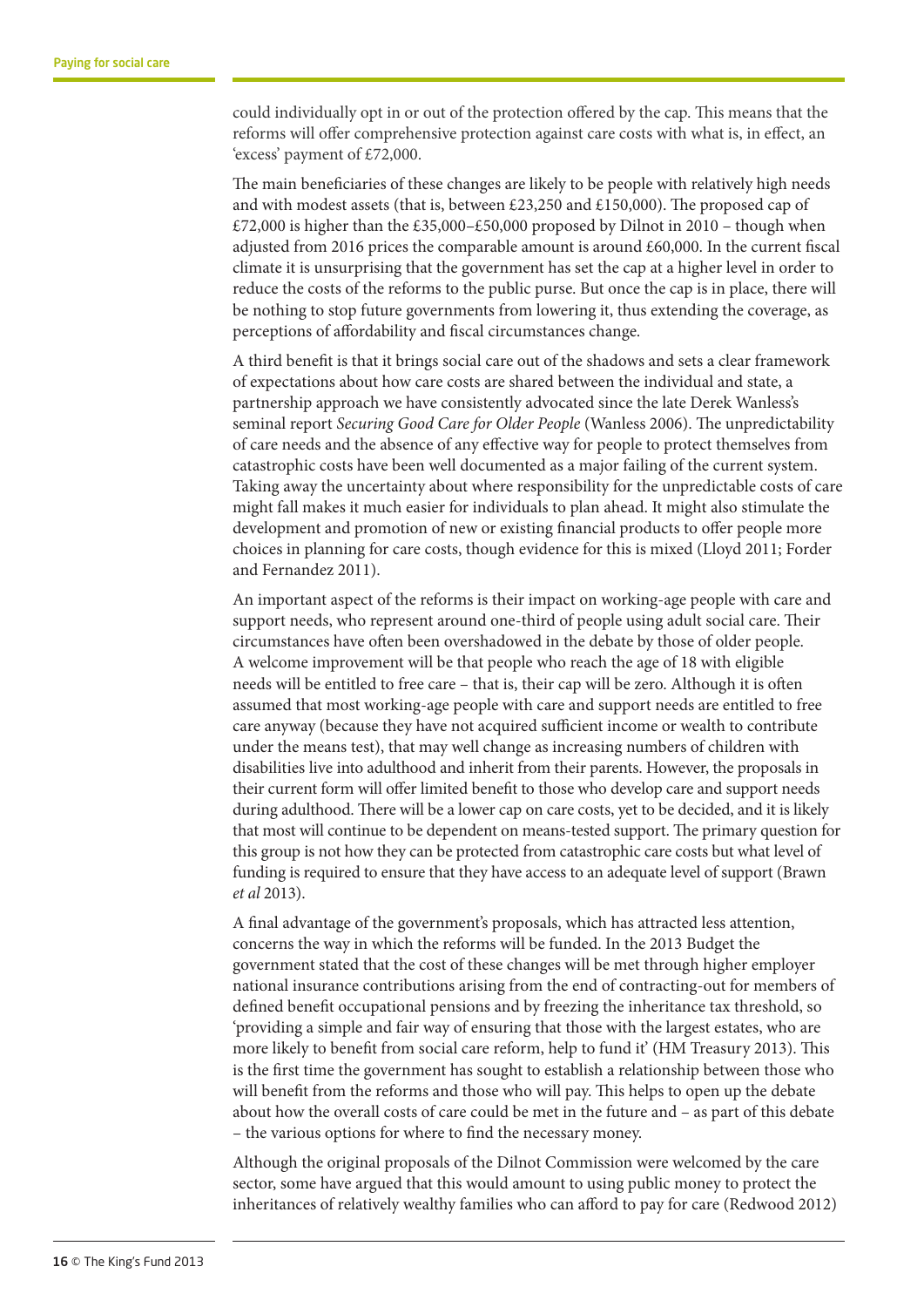



and the proposals will disproportionately benefit the better-off. It has been suggested that instead the first priority for any additional funding should be to improve the care of the poorest people (Centre for Social Justice 2012). These arguments overlook the evidence of increasing numbers of people with relatively high needs and modest means (that is, more than £23,250 under the current means test) who are faced with unpredictable and, for some, very high levels of care costs. Because they fall outside the publicly funded system, they face a further disadvantage in that they may not receive the benefits of information, advice or professional assessment.

As the poorest people already receive free care, it will be impossible for any reforms to demonstrate that their position has improved, and in terms of the distribution of benefits across the whole population anyone who is better off than the poorest will appear to gain. It remains the case that care and support spending is highly progressive – nearly two-thirds would be spent on the lowest two income and asset quintiles and only 8 per cent on the highest quintile (*see* Figure 8). The overall distributional impact will depend also on how, and from whom, the additional funding is raised – that is, who pays. The government's intention to pay for the reforms through changes to national insurance contributions and the freezing of inheritance tax thresholds will, if anything, increase their progressive effect.

Reactions to Dilnot and the government's proposals have exposed a view about who should pay for social care that is very different from orthodox thinking about who pays for the NHS. Few question that the NHS should provide free care for the relatively wealthy – need is the principle that overrides personal income or wealth. In relation to social care, however, some argue that those who can afford to pay for their care should be expected to do so. As greater priority is being given to the integration of health and social care, the dissonance between how the two services are funded will become a bigger issue.

But as well as the positive benefits of the government's proposals, there are some major challenges and difficulties.

Source: Department of Health (2013)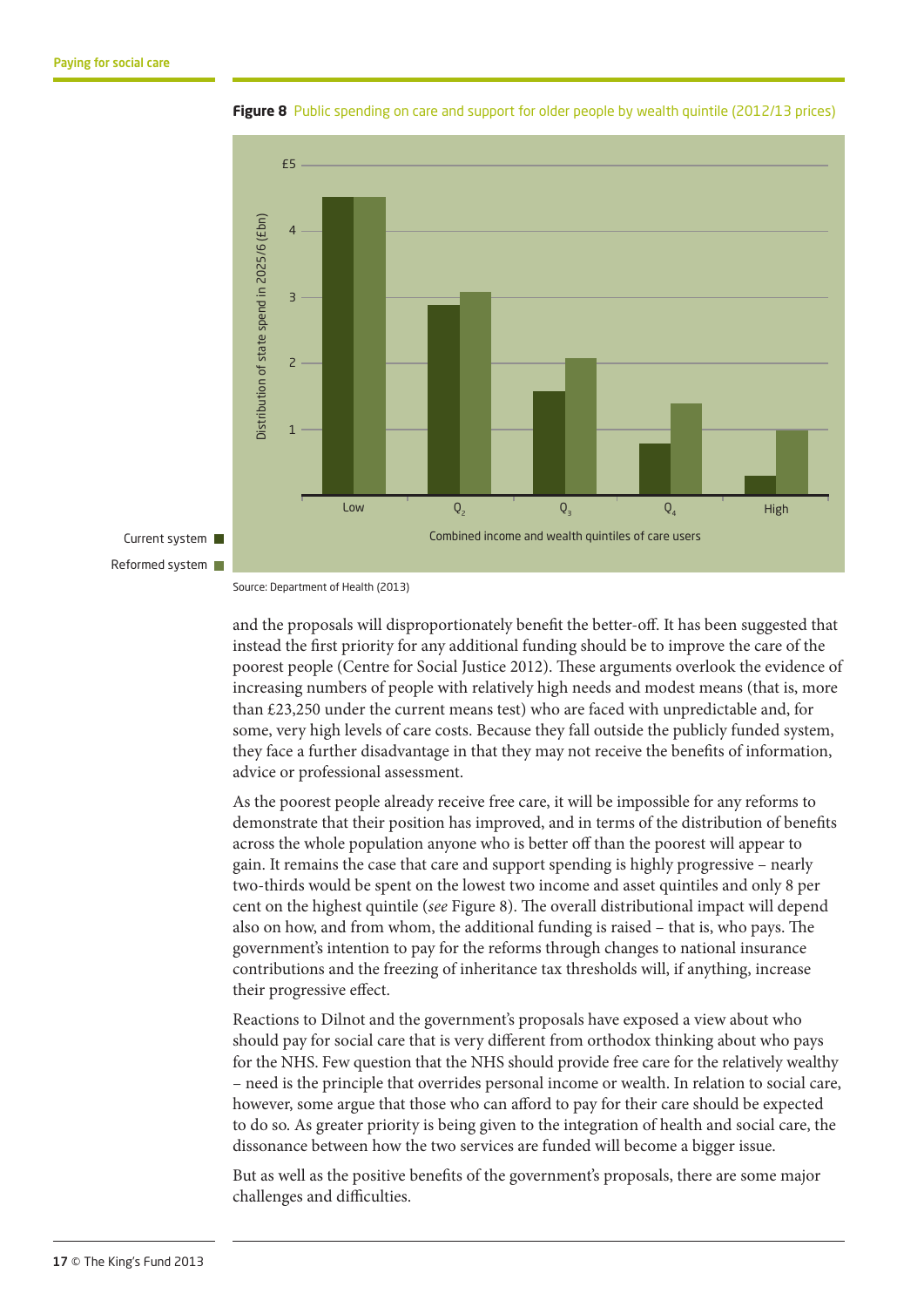Overall it is evident that implementing the proposals will involve an immense amount of detailed planning for a potentially complex new set of arrangements. This will fall primarily on local authorities at a time when they are experiencing the toughest financial challenges in their history. The biggest areas of additional work are summarised in Table 4.

#### **Table 4** Implementation activity

| <b>Activity</b>                                                                                                                                                          | <b>By</b>         |
|--------------------------------------------------------------------------------------------------------------------------------------------------------------------------|-------------------|
| Identifying numbers of local population who are already self-funding, understanding their<br>circumstances and modelling potential resource requirements                 | Immediate         |
| Establishing a deferred payment scheme, or modifying existing scheme                                                                                                     | <b>April 2015</b> |
| Assessing implications of introducing a national minimum eligibility threshold set at substantial                                                                        | <b>April 2015</b> |
| Making arrangements for additional assessments that will be required                                                                                                     | <b>April 2016</b> |
| Ensuring access to information and advice services                                                                                                                       | <b>April 2016</b> |
| Local public relations and communications plan                                                                                                                           | <b>April 2016</b> |
| Putting in place arrangements for 'care accounts', including metering of spend up to the cap;<br>this will include separation of care costs from general living expenses | <b>April 2016</b> |
| Implementing extended means test                                                                                                                                         | <b>April 2016</b> |
| Assessing overall implementation costs in context of additional responsibilities and volume of<br>work arising from the Care Bill                                        | Ongoing           |

Some extra administrative costs and processes are inevitable. The simplest system of care funding is through general taxation or leaving people to fend for themselves with the barest means-tested safety net. In either case the transactional costs are minimal. Moving towards any kind of partnership funding model – capped cost or otherwise – will involve new systems of individual care accounts to monitor private contributions and spending on care alongside public funding.

A further issue is that the government, in addition to introducing a capped cost model, has agreed to implement a new policy proposition, emanating originally from the 1999 Royal Commission, that general living or 'hotel' costs should be separated from care costs. Most policy options for funding long-term care rest on the premise that accommodation costs should not be a function of the care system. People face accommodation costs wherever they live and there is a long-established principle that people who need help with these should receive it through income maintenance – for example, housing benefit, social security or pension credit. So people in residential care will be expected to make an annual contribution of around  $£12,000$  a year towards their living costs as well as contributing up to £72,000 towards the lifetime costs of their care. This adds a further layer of preparatory work in establishing systems for these costs to be identified, agreed, invoiced and collected.

The challenge is further compounded by the fact that not all spending by individuals on their care will necessarily count towards the cap. Spending that qualifies towards the cap will be based on 'eligible' care and support needs – based on a national minimum threshold to be set later through regulations – and, crucially, on what the local authority would expect to pay for services to meet those needs. This is not an unreasonable principle – few would argue that the state should underwrite whatever level of care, however opulent, individuals might opt to fund themselves. The consequences of such arrangements are already apparent when individuals who have exhausted their own resources in relatively luxurious care homes expect their local authority automatically to pick up the bill. However, the potential for confusion and complaints arising from disparity between actual spending and the notional costs assessed by local authorities is very substantial. It is unclear how local authorities will assess notional costs, but some kind of resource allocation system seems the likeliest approach. The Joint Committee on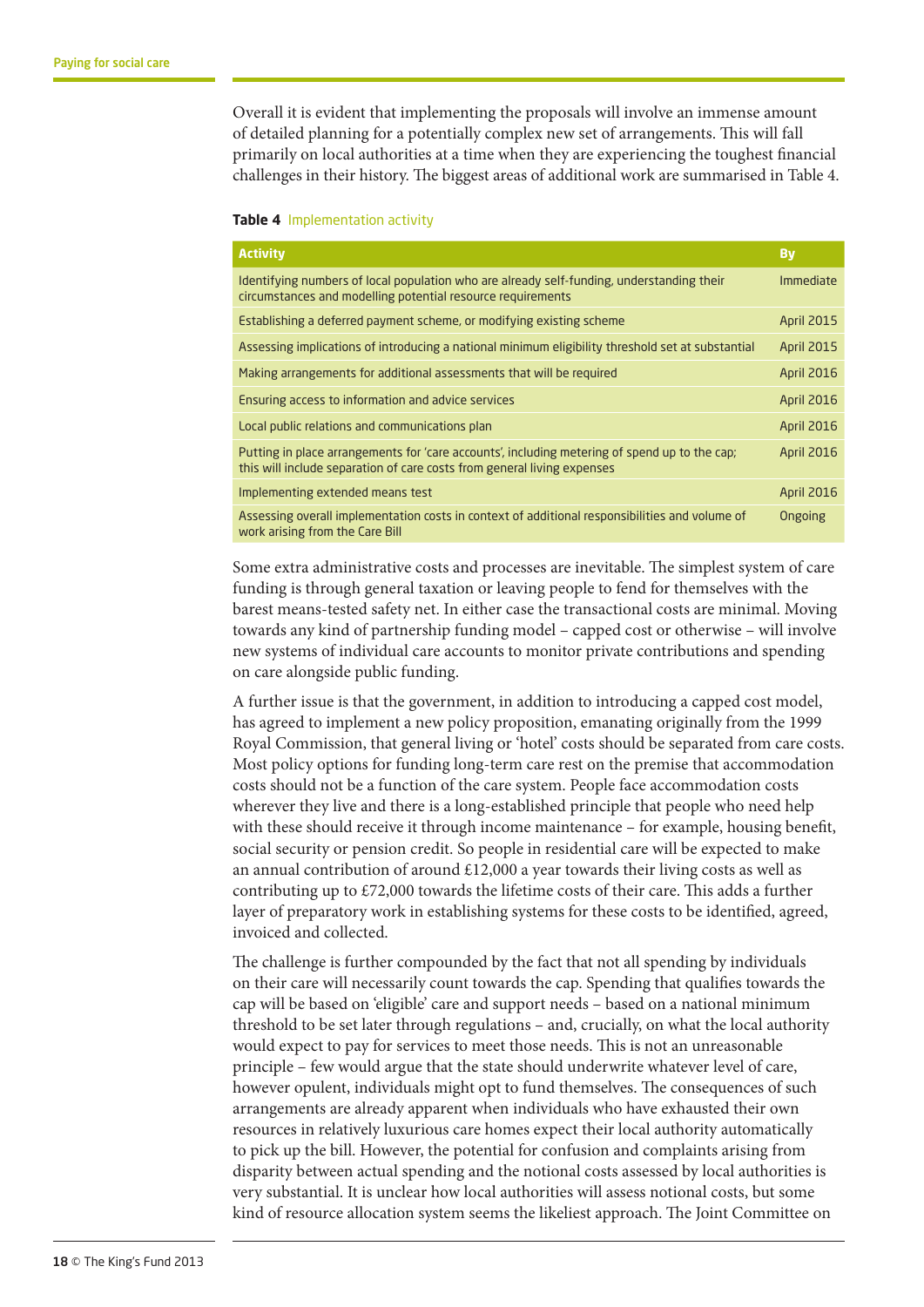the Draft Care and Support Bill has warned of an increase in the number of disputes and legal challenges (House of Lords, House of Commons 2013).

In the short term the introduction of the capped cost model will expose other flaws in the current system. For example, the extent of cross-subsidisation of publicly funded care home residents by self-funders will call into question the level of fees paid by some local authorities to care homes (Laing & Buisson 2013).

Many of these issues arise less from the Dilnot recommendations themselves and more from the intrinsic defects of the current system. The starting point for introducing these reforms is a low level of public understanding of how care is funded under existing arrangements and the extent to which long-term care has drifted from an NHS responsibility to a means-tested system in which the liabilities of individuals for their care costs are potentially limitless.

Without a major and sustained public relations and awareness campaign, there is a real danger that many will see the reforms as a worse alternative rather than an improvement to the actual realities of the current system.

In summary, the proposals do amount to an important milestone in the tortuous journey towards a better way of funding social care. In the context of the most daunting financial circumstances facing any government in peacetime, they are a significant achievement, but implementing the proposals will not be straightforward and attention should now focus on those parts of the reform agenda that the current proposals do not reach.

#### Beyond Dilnot

Although much of the debate on the Dilnot reforms has been about the level of the cap, of even greater significance is the level at which the proposed national minimum eligibility threshold will be set. With 87 per cent of local authorities responding only to substantial needs or higher, it is difficult to see how this will be set any lower. As one study in relation to working-age people with care needs puts it, 'the critical question is not how high a cap on care costs should be, but whether their needs are even deemed eligible for support' (Brawn *et al* 2013). The cap and extended means test will be irrelevant if people with moderate needs fall outside the public system. As the number of people with care and support needs continues to grow, the level of unmet needs will rise too, and the system will become even more reactive and crisis-driven. This will place further pressures on unpaid carers alongside some of the potential consequences of the Welfare Reform Act.

Further reductions in local government grants from 2015, in addition to the cuts announced in the 2010 Spending Review, will make it extremely difficult for councils to protect, let alone improve, investment in services that promote wellbeing and help to deflect or postpone the need for formal health and care services. The consequences of rising pressures on the social care system for the NHS have been set out elsewhere (Humphries 2011). More than one-third of directors of adult social services anticipate having to reduce services in the next 12 months, one-third predict their budget will be overspent this year, and nearly three-quarters are pessimistic about the financial prospects facing their local health and care system (Appleby *et al* 2013).

As we have noted, the terms of reference for the Dilnot Commission excluded consideration of the total resources needed for the social care system and where this money should come from. Nevertheless, it was clear that '…the government must devote greater resources to the adult social care system. As well as funding for new reforms, additional public funding for the means-tested system is urgently required' (Commission on Funding of Care and Support 2011).

The Health Select Committee in its 2012 inquiry was also unequivocal: 'We consider that the current social care system is inadequately funded. People are not receiving the care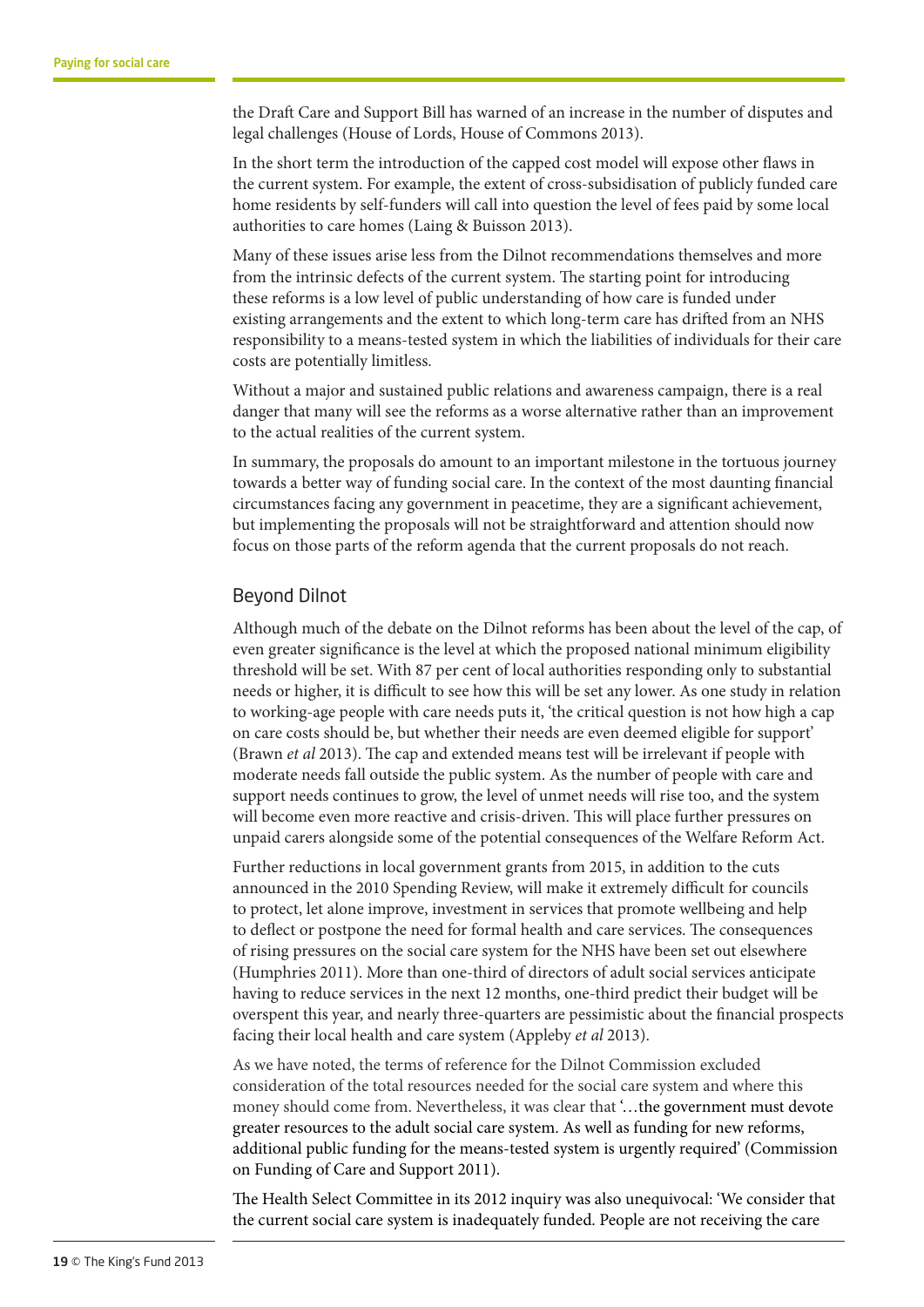and support that they need and the quality of services is likely to suffer as a result.' It said the government 'must face the issue of the existing "funding gap" in social care services – ie, the gap between the number of people who need care (and the level of their care need) versus the amount of money that is currently in the system to deal with their needs' (House of Commons Health Committee 2012).

Even the government argued that although the Spending Review settlement for social care should mean that eligibility thresholds did not need to rise, '…it was not expected to fund the level of unmet need that the government inherited and in this sense a needs gap remains' (HM Government 2012d).

The Joint Committee on the Draft Care and Support Bill made a fundamental point that 'the overall level of funding available for the care and support system will impact on how far the reforms envisaged in the draft Bill and the government's White Paper can be realised, particularly the stated goal of shifting the emphasis from crisis intervention to prevention and early intervention' (House of Lords, House of Commons 2013).

The House of Lords Select Committee on Public Service and Demographic Change has concluded that the social care system is already 'in crisis' and has recommended an independent commission to analyse how the health and social care system and its funding should be changed to serve the future needs of our ageing population (House of Lords 2013). So it is clear that the government's decisions on funding reform should be a stepping stone on a journey of wider reform of the system for both funding and delivering social care.

#### Ways forward

There are three major questions that the next stage of social care funding reform should seek to address.

The first concerns the overall resources that will be needed to meet future needs and expectations and where this money should come from. It will become increasingly difficult to address this question without considering the future funding needs of the NHS. In broad terms the potential sources are to:

- raise additional revenue through general taxation
- introduce a new form of taxation, such as a new hypothecated inheritance tax or 'care duty' levied on estates
- n redirect existing expenditure such as the present tax, national insurance and universal benefits for older people.

Constraints on public expenditure are likely to continue for the forseeable future, so it is probable that the search for future funding will focus on the relatively high levels of property wealth in the older population and on the potential to redirect existing expenditure on universal benefits for older people. This is particularly the case as this group in general terms has suffered least as a result of the government's fiscal reduction programme. As we have seen, the government has acknowledged that those who will benefit the most from the reforms should be expected to contribute towards their costs.

It is important to emphasise that there is a major structural imbalance in public spending on older people, with just 9 per cent of the total devoted to essential care needs. This amount has been subject to evermore draconian rationing, compared with the large sums of public money disbursed through universal benefits – such as winter fuel allowances, free TV licences and public transport – to all regardless of their needs, income or wealth. The Institute for Fiscal Studies has demonstrated that very substantial sums could be identified from relatively modest, if controversial, adjustments to these and other current tax and benefit arrangements (Adam *et al* 2012, Table 5).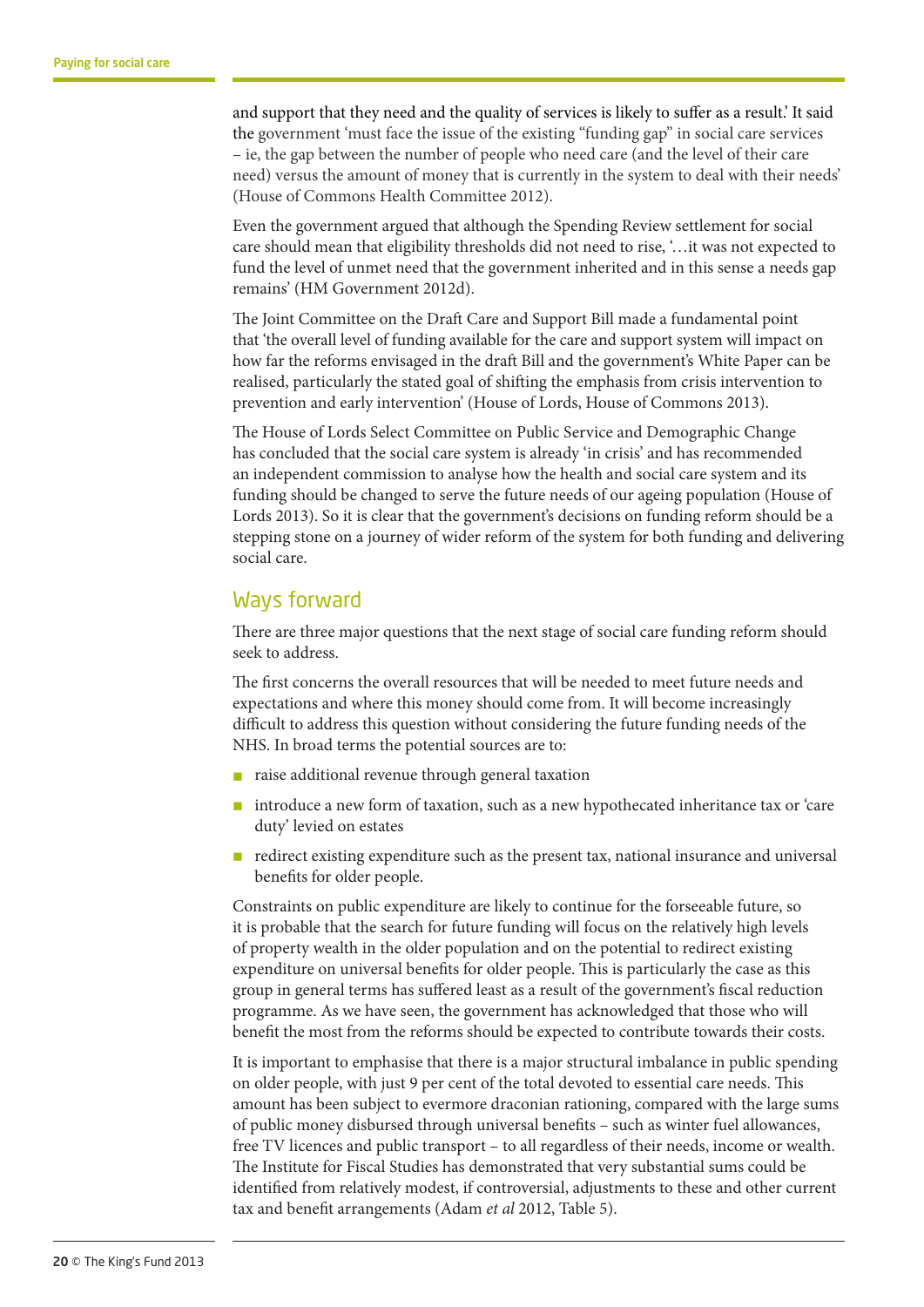Another option is the reform of attendance allowance by aligning it with personal budgets and limiting new recipients to those in receipt of pension credit, which could release almost £3 billion by 2026 (Humphries *et al* 2010). In terms of other new taxation, a new hypothecated inheritance tax of 5 per cent on estates in the United Kingdom worth more than £25,000 would yield just under £3.5 billion in 2010/11. Alternatively a flat-rate charge of £20,000 on estates worth more than £40,000 could raise £4.8 billion (Lloyd 2012).

#### **Table 5** Options for funding social care

| <b>Option</b>                                                                    | Yield                                       |
|----------------------------------------------------------------------------------|---------------------------------------------|
| Impose National Insurance Contributions on employment<br>income of pensioners    | £0.8 billion                                |
| Only give winter fuel payment and free TV licences to those<br>on pension credit | F <sub>1.4</sub> hillion                    |
| Impose capital gains tax at death                                                | £0.6 billion                                |
| Reduce generosity of tax-free lump sum in pensions                               | £2.5 billion if abolished altogether        |
| Impose national insurance contributions on pension income                        | £350 million per percentage point           |
| Restrict tax relief on pension contributions to basic rate                       | E7 billion, assuming no change in behaviour |

Source: Adam *et al* (2012)

The key point here is that there are options and choices about where the money could come from to fund a decent system of care and support. Most will be deeply contentious and involve trade-offs of various kinds. Care should be exercised in diluting the improvements enjoyed by older people through investment in universal benefits over the past decade. But in essence the choices are about the relative priorities given to competing demands on public spending, not the absolute affordability of good care. The implementation of the Dilnot proposals will establish a framework in which the costs of individual care are shared in a transparent way, and it opens up the possibility of a different debate about the source of funding, both private and public.

A second major issue for the next stage of funding reform concerns the relationship between the social care system and the NHS. Here, too, there is a structural fault line in the government's approach, which sees the NHS protected from a real-terms cut in its total budget throughout the Spending Review period and probably beyond, whereas local government is facing reductions of around 33 per cent in financial support from central government. Since adult social care forms the single largest controllable area of local authority spending, it is impossible to completely protect social care from cuts despite the additional resources notionally allocated for social care in the Spending Review. The local authority budget settlement is beginning to have an adverse effect on NHS organisations (Appleby 2013; NHS Confederation 2012). The issue here is not to use the NHS budget to bail out social care – 'robbing Peter to pay Paul'; rather, it is to move towards a single, strategic assessment of the funding needs of the NHS and social care and a stronger focus on achieving better outcomes through aligning and integrating budgets around the needs of patients and service users at CCG and local authority level. The whole-place community budget pilots offer important opportunities to take this forward (National Audit Office 2013).

A third major issue for the reform of social care – and perhaps the most fundamental of all – is to be clear about the kind of system that we are trying to fund. The ambitions of the *Caring for our Future* White Paper and the Care Bill take us further towards a new model that:

 $\blacksquare$  is driven by promoting independence rather than reacting to crisis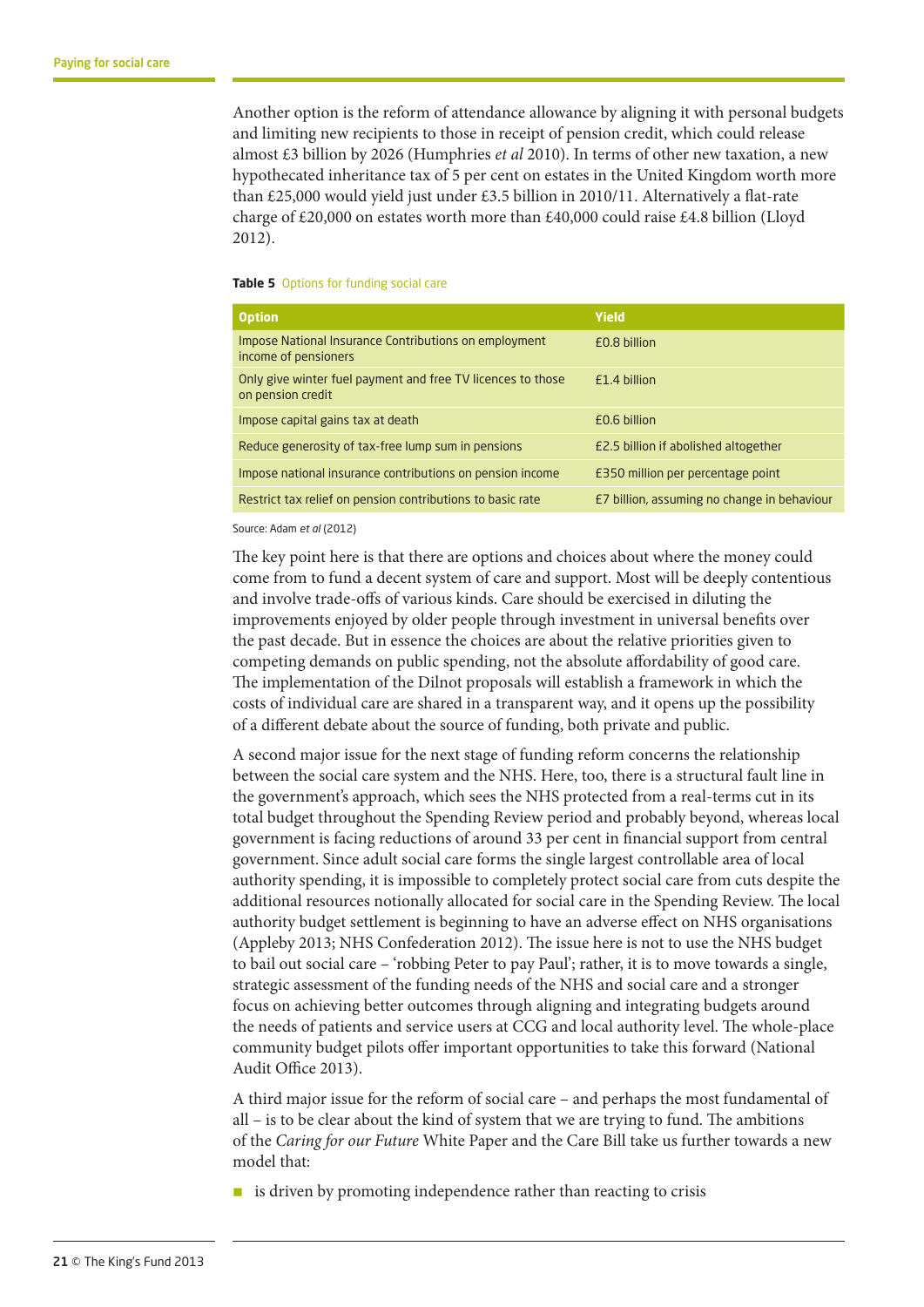- $\blacksquare$  reduces the need for formal services by promoting wellbeing and strengthening the capacity of individuals, families and communities to self-care
- n addresses mounting concerns about the quality of care and how dignity and safety can be assured and safeguarded
- n gives priority to enabling people's recovery after illness or accident (including re-ablement, intermediate care and telecare)
- n offers people choice and control through personalised approaches and access to personal budgets
- n offers good advice, information and assessment to all, irrespective of their financial means.

These are the right developments. But with increasing levels of dementia, disability and long-term health conditions, they may not be sufficient to overcome the fragmentation and over-reliance on hospitals and care homes of the current system. This is particularly the case as more people will need long-term support rather than single episodes of acute care. As traditional demarcations between health and care needs become untenable, a separate reform programme for care and support will not be sufficient; a bolder and more joined-up approach will be needed. The role of local government through its new public health responsibilities will be crucial in tackling the underlying causes of ill health and reducing future demand for health and care services.

As the next general election draws closer, the proposals outlined by the Shadow Secretary of State for Health for 'whole person' care will attract increasing interest (Burnham 2013). These propose moving towards a fully integrated model of health – physical and mental – and social care. They invite the question of whether social care should be funded through a 'voluntary' arrangement, based on a Dilnot capped cost approach, or an 'all-in' arrangement where care costs are covered in a more universal way, similar to that of the NHS. The mechanism through which this would be funded has yet to be specified but is consistent with the option put forward by the previous government for a national care service that is free at the point of use (HM Government 2010). Emerging thinking from the Labour Party's review will help to shape the debate about future policy options and choices (Health and Care Policy Commission 2013).

In the meantime, building on the framework offered by the Dilnot proposals, attention should now focus on four key priorities that together would act as a roadmap for social care reform.

- $\blacksquare$  The immediate priority is the detailed preparation and planning for the implementation of the government's decisions on funding reform, recognising this will involve substantial additional responsibilities and a completely different role for local authorities. Particular importance should be attached to supporting people with their own resources, where inadequate funding is not the issue, to secure good outcomes.
- n Immediate pressures on social care budgets, and their impact on the NHS, should be recognised in the Spending Review for 2015/16. There should be a move towards a single strategic budget settlement for both services and renewed efforts to drive through closer alignment of local authority and CCG budgets around individual needs.
- $\blacksquare$  Health and wellbeing boards should play a key role in driving forward the transformation of social care. They should work to ensure that, through the opportunities offered by the Care Bill, this forms part of a wider transformation of local health and care services, alongside public health strategies to reduce future levels of illness and disability.
- n There needs to be fresh debate about the options for funding the quantity and quality of care that society will demand in the future, recognising that the NHS and long-term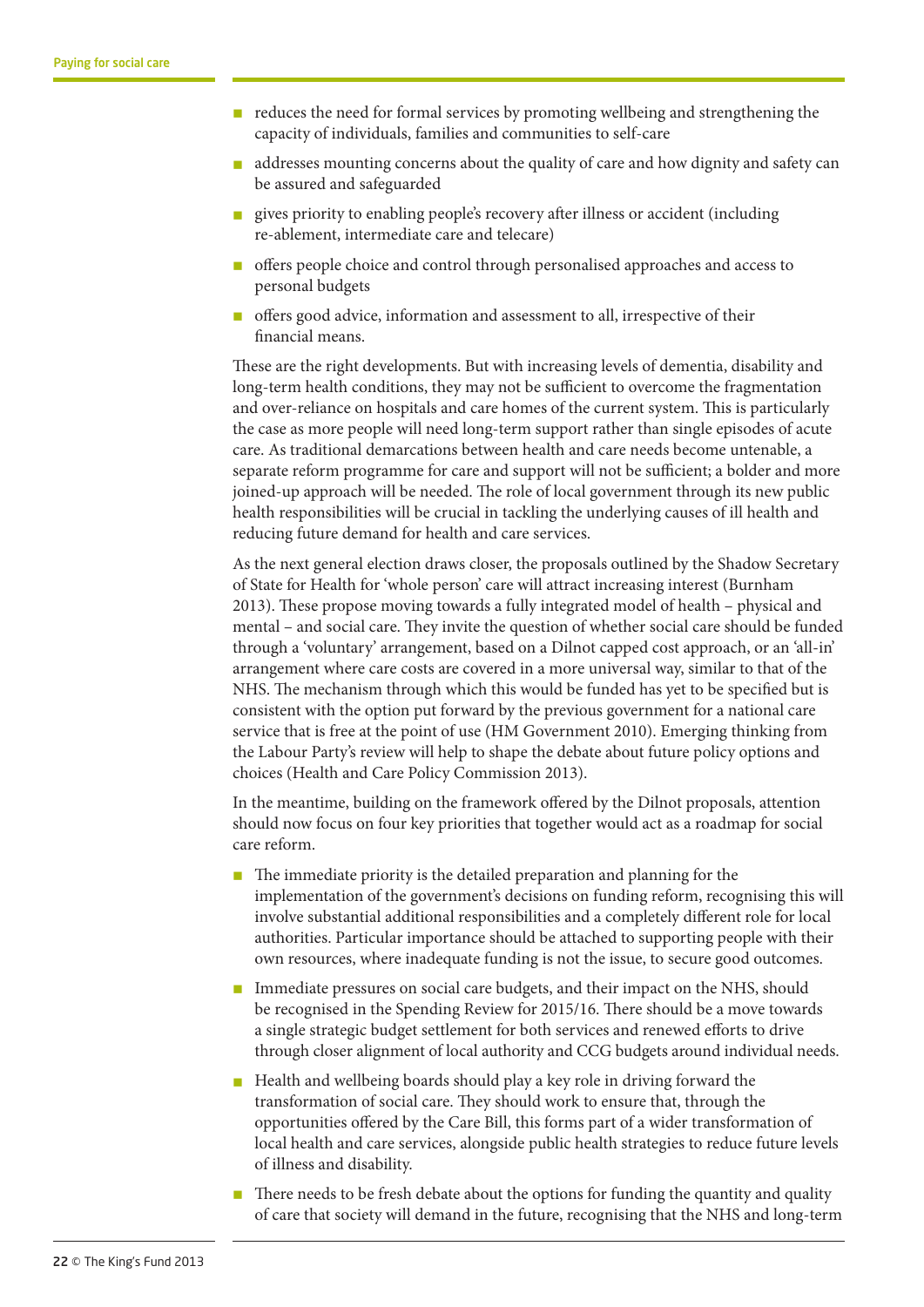care are likely to absorb a bigger share of GDP and that anomalies in the way the two services are funded now will not be sustainable. The King's Fund will shortly announce a fundamental review of the way that health and social care entitlements, benefits and funding are organised.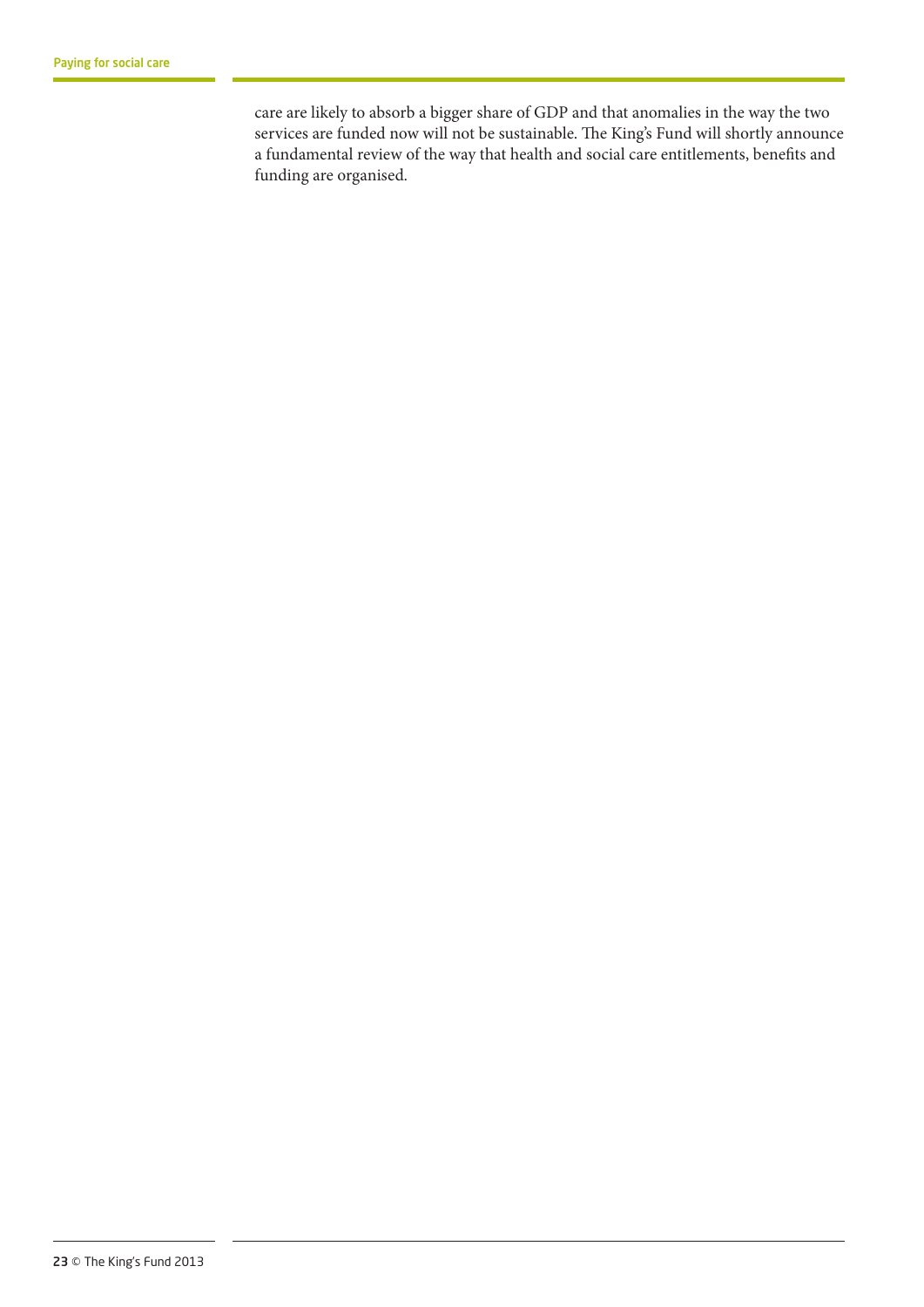# References

Adam S, Browne J, Johnson P (2012). *Pensioners and the Tax and Benefit System*. London: Institute for Fiscal Studies.

Association of Directors of Adult Social Services (2013). 'Social Care Funding: A bleak outlook is getting bleaker'. ADASS website. Available at: www.adass.org.uk/index. php?option=com\_content&view=article&id=914:social-care-funding-bleak-outlookbleaker&catid=160:press-releases-2013&Itemid=489 (accessed on 15 May 2013).

Association of Directors of Adult Social Services (2012). 'ADASS Budget Survey 2012'. ADASS website. Available at: www.adass.org.uk/images/stories/Press12/ADASS\_ BudgetSurvey2012Summary.pdf (accessed on 28 April 2013).

Appleby J (2013). *Spending on Health and Social Care Over the Next 50 Years. Why think long term?* London: The King's Fund.

Appleby J, Humphries R, Thompson J, Galea A (2013). *How is the Health and Social Care System Performing? Quarterly monitoring report,* 3 February*.* London: The King's Fund.

Ayres S (2013). *The Click Guide to Digital Technology in Adult Social Care* [online]. Available at: www.lulu.com/shop/shirley-ayres/click-guide-to-digital-technology-inadult-social-care/ebook/product-20730904.html (accessed on 28 April 2013).

Boyle D (2013). *The Barriers to Choice Review: How are people using choice in public services?* [online]. Available at: www.gov.uk/government/uploads/system/uploads/ attachment\_data/file/80070/Barriers\_to\_choice\_review\_0.pdf (accessed on 28 April 2013).

Brawn E, Bush M, Hawkings C, Trotter R (2013)*. The Other Care Crisis: Making social care funding work for disabled adults in England.* London: Scope, Mencap, The National Autistic Society, Sense and Leonard Cheshire Disability. Available at: www.scope.org.uk/ sites/default/files/The\_Other\_Care\_Crisis.pdf (accessed on 28 April 2013).

Burnham A (2013). *'Whole-Person Care': A One Nation approach to health and care for the 21st century*. Speech at The King's Fund, London, 24 January. Available at: www. labour.org.uk/andy-burnhams-speech-to-the-kings-fund-whole-person-care,2013-01-24 (accessed on 1 May 2013).

Care and Support Alliance (2010). *Evidence to Commission on the Funding of Care and Support* [online]. Available at: http://careandsupportalliance.files.wordpress.com/2011/12/ care-and-support-alliance-evidence-to-commission.pdf (accessed on 8 April 2013).

Carers UK (2012). '2011 Census: Health and provision of unpaid care, local authorities in England and Wales'. Carers UK website. Available at: www.carersuk. org/media/k2/attachments/Copy\_of\_2011\_Census\_data\_tables\_by\_LA\_increase\_in\_ numbers 12 12 2012 AS.pdf (accessed on 28 April 2013).

Carr-West J, Thraves L (2011). *Independent Ageing: Council support for care self-funders.*  London: Local Government Information Unit.

Centre for Social Justice (2012). *Transforming Social Care for the Poorest Older People.* London: Centre for Social Justice. Available at: www.centreforsocialjustice.org.uk/ UserStorage/pdf/Pdf%20reports/TransformingCare.pdf (accessed on 28 April 2013).

Commission on Funding of Care and Support (2011). *Fairer Care Funding – The Report of the Commission on Funding of Care and Support.* (The Dilnot Report). London: The Stationery Office. Available at: http://webarchive.nationalarchives.gov. uk/20130221130239/http://www.dilnotcommission.dh.gov.uk/our-report/ (accessed on 15 May 2013).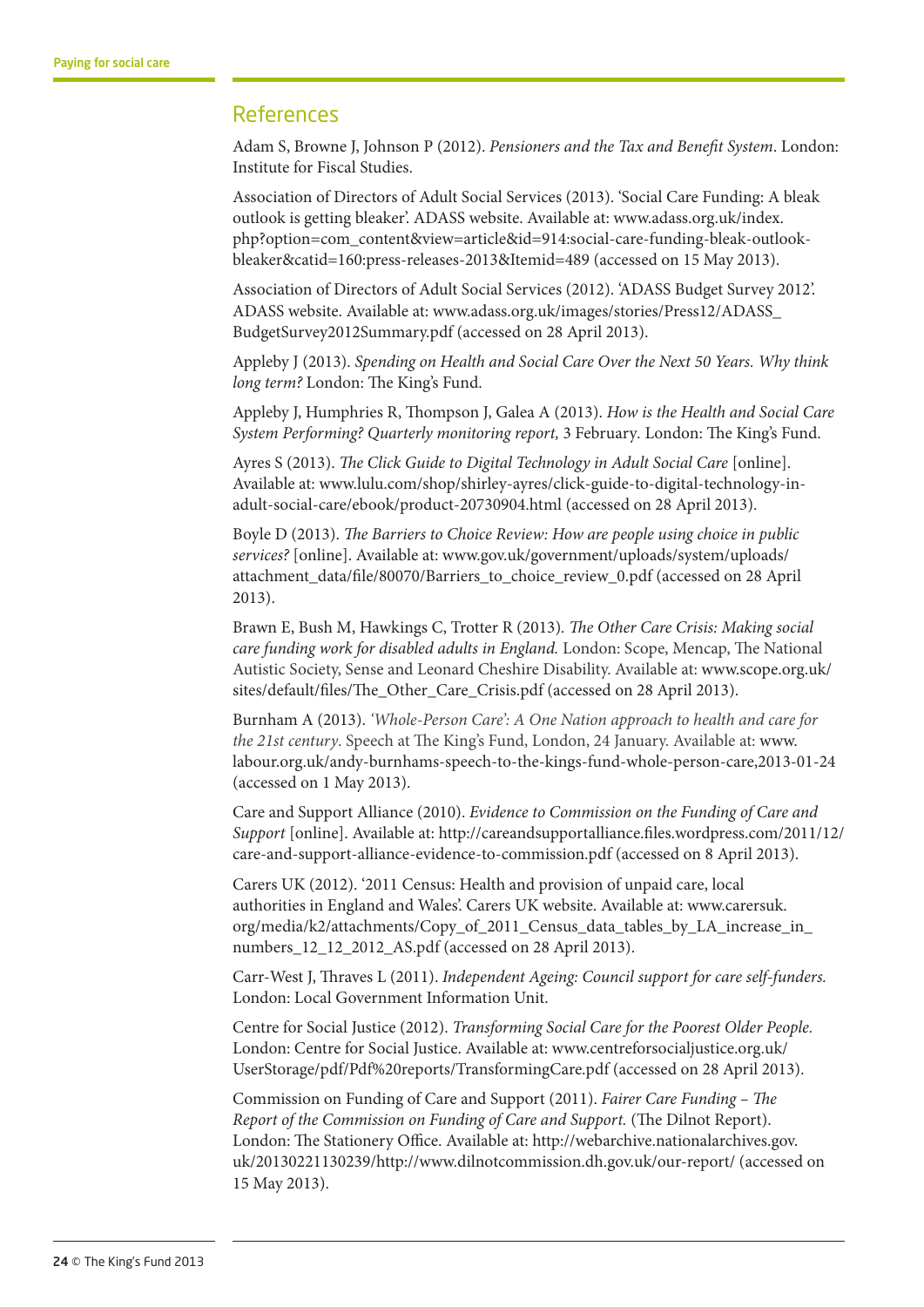Deloitte (2012). *The Economic Impact of Care in the Home Services: A report commissioned by the British Red Cross* [online]. Available at: www.redcross.org.uk/About-us/Advocacy/ Health-and-social-care/~/media/BritishRedCross/Documents/What%20we%20do/ UK%20services/Final%20report%20to%20BRC\_with\_marque\_NO\_APDIX%20(1).pdf (accessed on 15 April 2013).

Department of Health (2013a). 'Policy statement on care and support funding reform and legislative requirements'. Department of Health website. Available at: www.dh.gov.uk/ health/files/2013/02/Policy-statement-on-funding-reform.pdf (accessed on 20 April 2013).

Department of Health (2013b). 'Social Care Funding Reform Impact Assessment'[online]. Available at: www.gov.uk/government/uploads/system/uploads/attachment\_data/ file/197939/Social\_Care\_Funding\_Reform\_IA\_\_FINAL\_.pdf (accessed on 13 May 2013).

Department of Health (2006). *Our Health, Our Care, Our Say: A new direction for Community Services*. Cm 6737. London: The Stationery Office. Available at: www.officialdocuments.gov.uk/document/cm67/6737/6737.pdf (accessed on 15 May 2013).

Department of Health (2005). *Independence, Wellbeing and Choice: Our vision for the future of social care for adults in England – social care Green Paper.* Cm 6499. London: The Stationery Office. Available at: http://webarchive.nationalarchives.gov.uk/+/www.dh.gov. uk/en/Consultations/Closedconsultations/DH\_4116631 (accessed on 15 May 2013).

Fernandez JL, Snell T, Forder J, Wittenberg R (2013). *Implications of Setting Eligibility Criteria for Adult Social Care Services in England at the Moderate Needs Level*. PSSRU Discussion Paper 2851. Canterbury: PSSRU.

Forder J, Fernandez JL (2011). *What Works Abroad? Evaluating the funding of long-term care: International perspectives.* Report commissioned by Bupa Care Services. PSSRU Discussion Paper 2794. Canterbury: PSSRU. Available at: www.pssru.ac.uk/pdf/dp2794. pdf (accessed on 15 April 2013).

*Hansard (House of Commons Debates)* (2009–10). Parliamentary answer, 11 January 2010 col 754W. Available at: www.publications.parliament.uk/pa/cm200910/cmhansrd/ cm100111/text/100111w0022.htm#10011150000008 (accessed on 27 April 2013).

Health and Care Policy Commission (2013). *21st Century NHS and Social Care: Delivering integration* [online]. Policy paper. Available at: www.yourbritain.org.uk/agenda-2015/ policy-commissions/health-and-care-policy-commission/21st-century-nhs-and-socialcare-delivering-integration-1 (accessed on 1 May 2013).

Health and Social Care Information Centre (2013). 'Community Care Statistics, Social Services Activity – England, 2011–12, Final release'. Health and Social Care Information Centre website. Available at: https://catalogue.ic.nhs.uk/publications/social-care/activity/ comm-care-soci-serv-act-eng-11-12-fin/comm-care-stat-eng-2011-12-soci-serv-act-rep. pdf (accessed on 14 May 2013).

HM Government (2013). *The Care Bill Explained*. Cm 8627. London: The Stationery Office. Available at: www.official-documents.gov.uk/document/cm86/8627/8627.pdf (accessed on 15 May 2013).

HM Government (2012a). *Caring for our Future: Progress report on funding reform.* London: The Stationery Office.

HM Government (2012b). *Caring for our Future: White Paper*. London: The Stationery Office.

HM Government (2012c). *Draft Care and Support Bill*. Cm 8386. London: The Stationery Office. Available at: www.official-documents.gov.uk/document/cm83/8386/8386.pdf (accessed on 14 April 2013).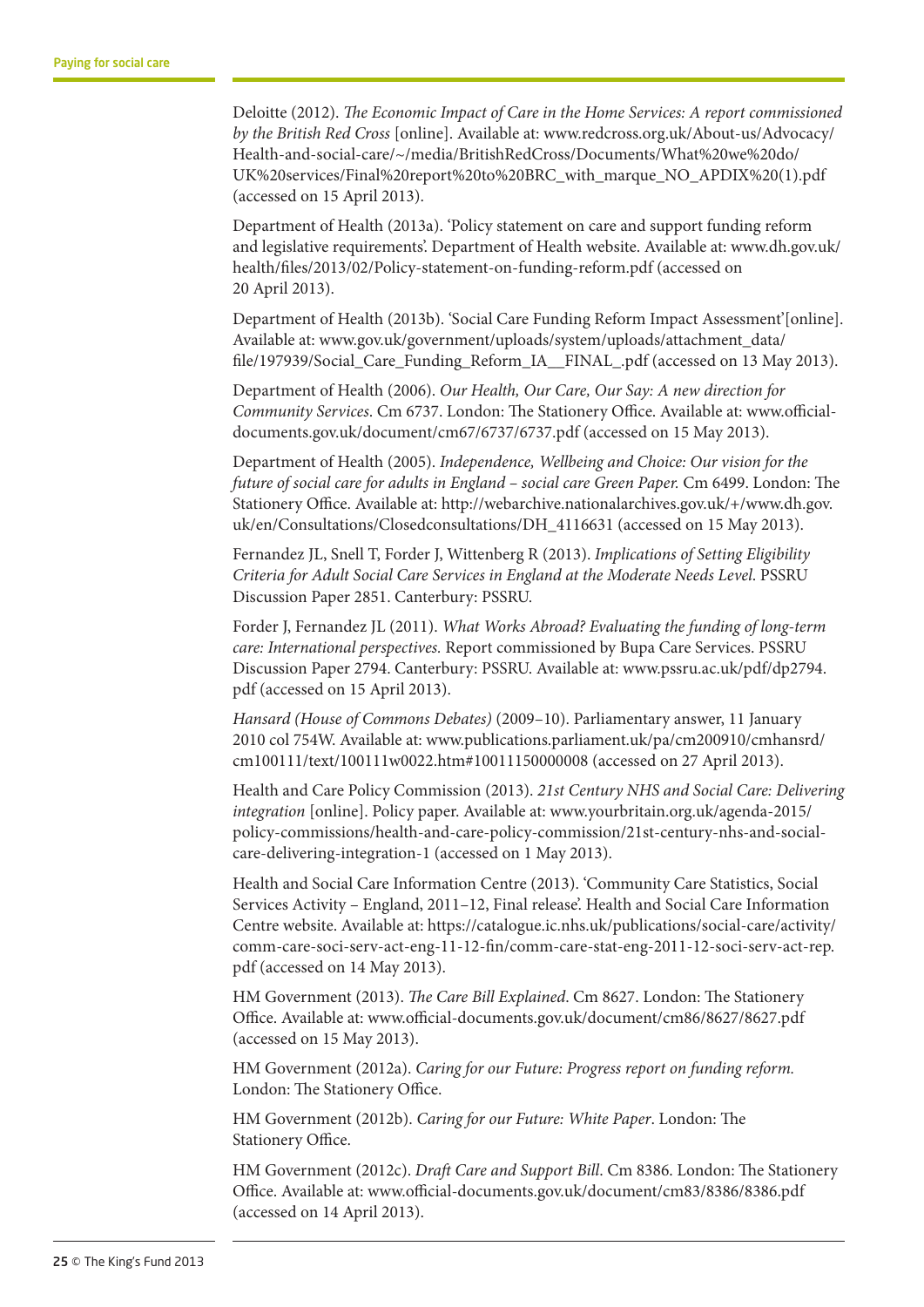HM Government (2012d). *Government Response to the House of Commons Health Committee Report on Social Care (Fourteenth Report of Session 2010–12).* Cm 8380. London: The Stationery Office. Available at: www.official-documents.gov.uk/document/ cm83/8380/8380.pdf (accessed on 1 May 2013).

HM Government (2010). *Building the National Care Service.* Cm 7984. London: The Stationery Office. Available at: http://webarchive.nationalarchives.gov. uk/20100407034821/http:/www.dh.gov.uk/prod\_consum\_dh/groups/dh\_digitalassets/ documents/digitalasset/dh\_114923.pdf (accessed on 12 April 2013).

HM Government (2009). *Shaping the Future of Care Together*. Cm 7673. London: The Stationery Office. Available at: http://webarchive.nationalarchives.gov. uk/20130107105354/http://www.dh.gov.uk/en/Publicationsandstatistics/Publications/ PublicationsPolicyAndGuidance/DH\_102338 (accessed on 15 May 2013).

HM Treasury (2013). *Budget 2013*. HC 1033. London: The Stationery Office.

House of Commons Health Committee (2012). *Social Care: Fourteenth Report of Session 2010–12*. HC 1583. London: The Stationery Office. Available at: www.publications. parliament.uk/pa/cm201012/cmselect/cmhealth/1583/158302.htm (accessed on 28 April 2013).

House of Lords, House of Commons Joint Committee on the Draft Care and Support Bill (2013). *Draft Care and Support Bill: Report of Session 2012/13*. HL 143, HC 822. London: The Stationery Office. Available at: www.publications.parliament.uk/pa/jt201213/jtselect/ jtcare/143/143.pdf (accessed on 1 May 2013).

House of Lords Select Committee on Public Service and Demographic Change (2013) *Ready for Ageing? Report of Session 2012–13*. HL 140. London: The Stationery Office. Available at: www.publications.parliament.uk/pa/ld201213/ldselect/ldpublic/140/140.pdf (accessed on 1 May 2013).

Humphries R (2011). *Social Care Funding and the NHS.* London: The King's Fund.

Humphries R, Forder J and Fernandez JL (2010). *Securing Good Care for More People: Options for reform*. London: The King's Fund.

Institute of Public Care (2012). *People Who Pay For Care: An analysis of self-funders in the social care market*. Oxford: Institute of Public Care at Oxford Brookes University. Available at: http://ipc.brookes.ac.uk/publications/index.php?absid=646 (accessed on 1 May 2013).

Laing & Buisson (2013). *Market Survey of Older People*. London: Laing & Buisson.

Law Commission (2011). *Adult Social Care*. London: The Stationery Office.

Local Government Association (2013). *Towards Excellence in Adult Social Care: Progress with adult social care priorities England 2011–12*. London: LGA.

Local Government Association (2012). *Funding Outlook for Councils from 2010/11 to 2019/20: Preliminary modelling*. London: LGA.

Lloyd J (2012). *The Roadmap - England's choices for the care crisis*. London: Strategic Society Centre.

Lloyd J (2011). *Gone for Good? Pre-funded insurance for long-term care*. London: Strategic Society Centre. Available at: http://haec-clients-public.s3.amazonaws.com/ssc/ pdf/2011/04/18/Gone\_for\_Good\_-\_Pre-funded\_insurance\_for\_long-term\_care\_1.pdf (accessed on 1 May 2013).

National Audit Office (2013). *Case Study on Integration: Measuring the costs and benefits of Whole-Place Community Budgets.* London: The Stationery Office.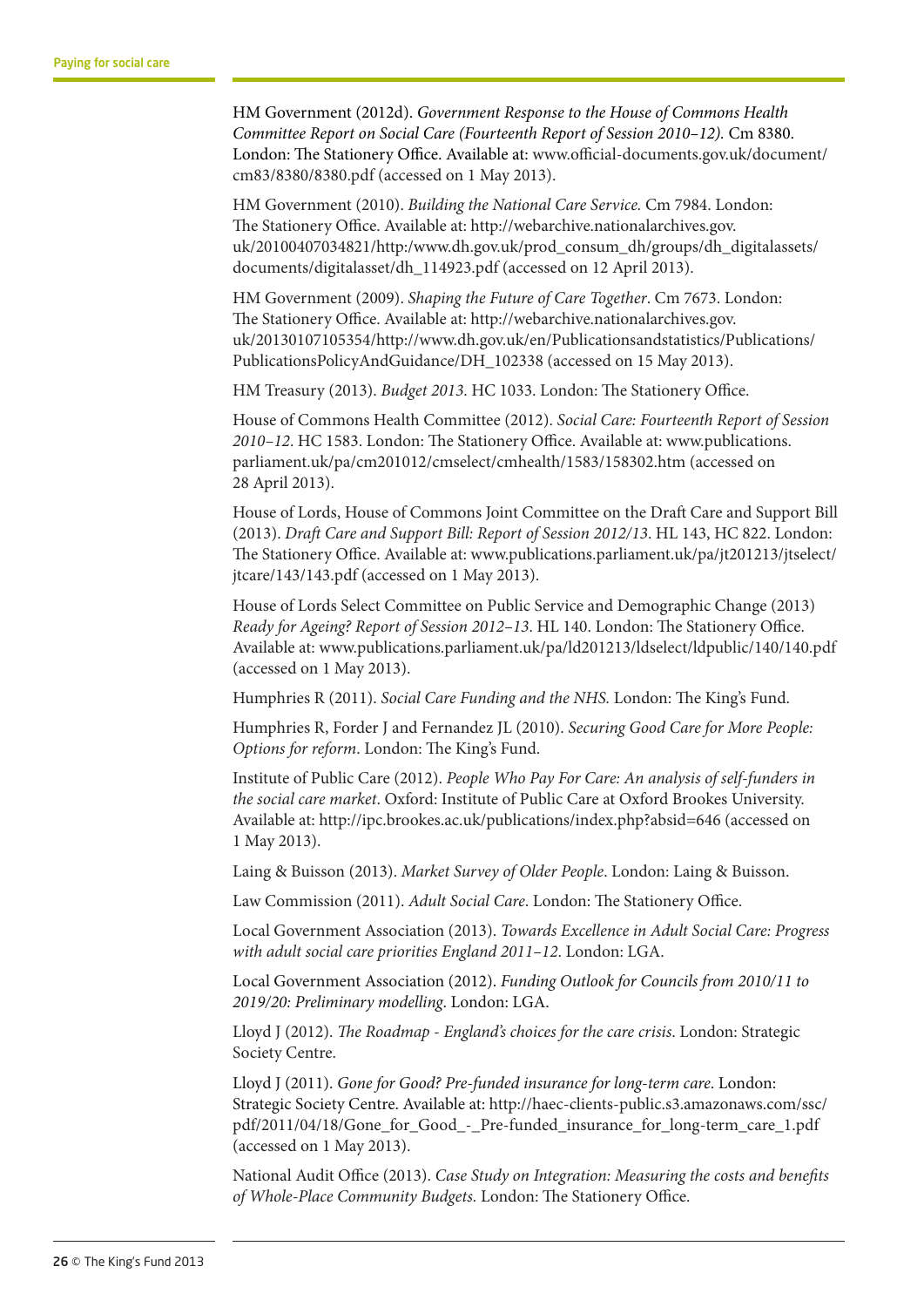National Audit Office (2011). *Oversight of User Choice and Provider Competition in Care Markets*. London: The Stationery Office.

NHS Confederation (2012). *Papering Over the Cracks: The impact of social care funding on the NHS*. Briefing. London: NHS Confederation.

NHS Information Centre (2012). 'Health Survey 2011. Health, social care and lifestyles: summary of key findings*'*. Health and Social Information Centre website. Available at: https://catalogue.ic.nhs.uk/publications/public-health/surveys/heal-surv-eng-2011/ HSE2011-Sum-bklet.pdf (accessed on 1 May 2013).

Office for Budget Responsibility (2012). *Economic and Fiscal Outlook. Report*. Cm 8303. London: The Stationery Office. Available at: http://budgetresponsibility.independent.gov. uk/wordpress/docs/March-2012-EFO1.pdf (accessed on 1 May 2013).

Office for National Statistics (2011). *2010-based National Population Projections* [online]. ONS website. Available at: www.ons.gov.uk/ons/rel/npp/national-populationprojections/2010-basedprojections/index.html (accessed on 9 July 2012).

Pickard L (2012). 'Public expenditure costs of carers leaving employment'. Blog. LSE website. Available at: http://blogs.lse.ac.uk/healthandsocialcare/2012/04/25/dr-lindapickard-public-expenditure-costs-of-carers-leaving-employment/ (accessed on 8 April 2013).

Redwood J (2012). *Care For The Elderly: The limitations of the Dilnot proposals*. London: Centre for Policy Studies. Available at: www.cps.org.uk/files/reports/ original/120814102855-CarefortheElderly.pdf (accessed on 1 May 2013).

The Royal Commission on Long Term Care (1999). *With Respect to Old Age: Long term care rights and responsibilities* [The Sutherland Report]. Cm 4192-I. London: The Stationery Office. Available at: www.archive.official-documents.co.uk/document/ cm41/4192/4192.htm (accessed on 15 May 2013).

Snell T, Wittenberg R, Fernandez J, Malley J, Comas-Herrera A, King D (2011). *Projections of Demand for Social Care and Disability Benefits for Younger Adults in England. Report of Research Conducted for the Commission on Funding of Care and Support.* PSSRU Discussion Paper 2800/3. London: Economics of Social and Health Care Research Unit. Available at: www.pssru.ac.uk/pdf/DP2880-3.pdf (accessed on 15 April 2012).

Think Local Act Personal (2013a): *A Problem Shared: Making best use of resources in adult social care* [online]. Available at: www.thinklocalactpersonal.org.uk/Latest/ Resource/?cid=9444 (accessed on 14 April 2013).

Think Local Act Personal (2013b). *A Problem Shared: Progress in delivering budget savings in adult social care 2007/8-2011/12* [online]*.* Available at: www.thinklocalactpersonal.org. uk/Latest/Resource/?cid=9446 (accessed on 14 April 2013).

Wanless D (2006). *Securing Good Care for Older People. Taking a long-term view*. London: The King's Fund.

Wittenberg R, Hancock R, Morciano M, Comas-Herrera A, Malley J, King D (2011). *Projections of Demand for and Costs of Social Care for Older People in England, 2010 to 2030, under Current and Alternative Funding Systems. Report of research for the Commission on Funding of Care and Support*. Canterbury and London: PSSRU, University of Kent and London School of Economics. Available at: http://eprints.lse. ac.uk/40720/1/2811-2.pdf (accessed on 14 April 2013).